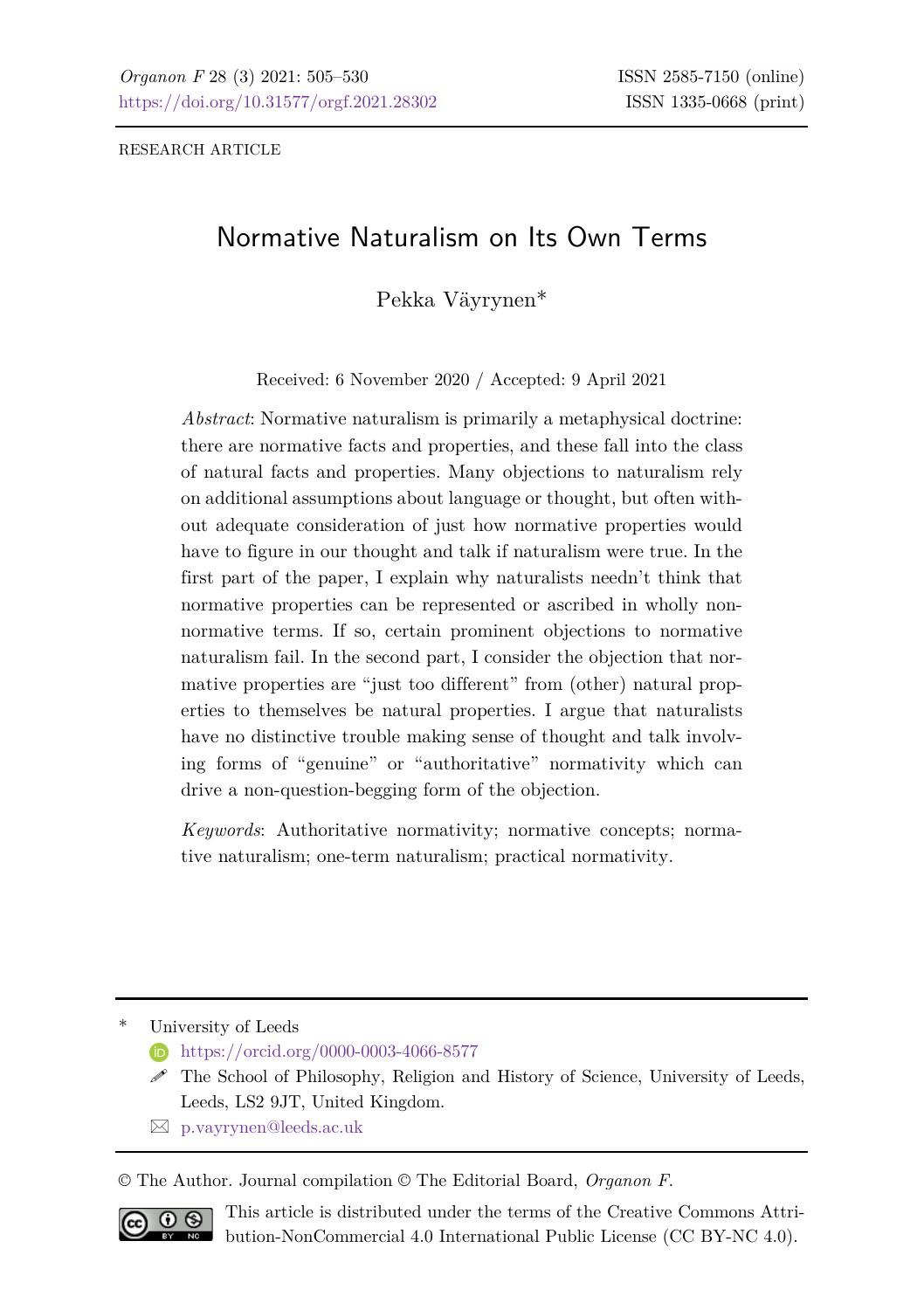## **1. Introduction**

Normative naturalism is, to a first approximation, the view that there are normative facts and properties, and these fall into the class of natural facts and properties.<sup>[1](#page-1-0)</sup> Specific forms of naturalism may come with additional semantic, epistemological, or other commitments. At its core, however, normative naturalism is a metaphysical doctrine. But many objections to naturalism rely on additional assumptions about language or thought. My aim in this paper is to make two (largely distinct) contributions to debates about how normative properties might figure in language and thought if normative naturalism is true.

The first part of the paper focuses on an assumption I'll call Non-Normative Representability (NNR). To a first approximation, NNR says that nothing counts as a natural property unless it can be expressed, or represented, or ascribed with wholly non-normative terms or concepts. Paradigmatic non-normative terms include 'is tubular', 'has low air pressure', and 'promotes survival'. The upshot of NNR for normative properties is that their being natural depends on whether they can be ascribed not only by normative terms or concepts, such as 'ought', 'wrong', and 'good', but also by non-normative terms or concepts. Many naturalists accept this. But Nicholas Sturgeon (2003) has argued that NNR isn't a commitment of normative naturalism as such. The point is worth laboring because it has important ramifications, but it keeps getting ignored. I'll improve on Sturgeon's statement of NNR a bit and illustrate what's at stake by explaining how a wide range of objections to normative naturalism presuppose NNR (§2). I'll then offer reasons, Sturgeon's and my own, why the truth of normative naturalism doesn't require NNR and why NNR is questionable enough for naturalists to have reason to keep their distance since they can (§3). I'll also discuss why this needn't mean losing our grip on the notion of a natural property (§4).

<span id="page-1-0"></span><sup>1</sup> I use 'normative' to cover both the deontic and the evaluative. I'll understand properties as entities that characterize the objects which have them. I use 'property' broadly to cover also relations. I'll take a fact to be an entity, a state of affairs, which concerns objects exemplifying properties or standing in relations.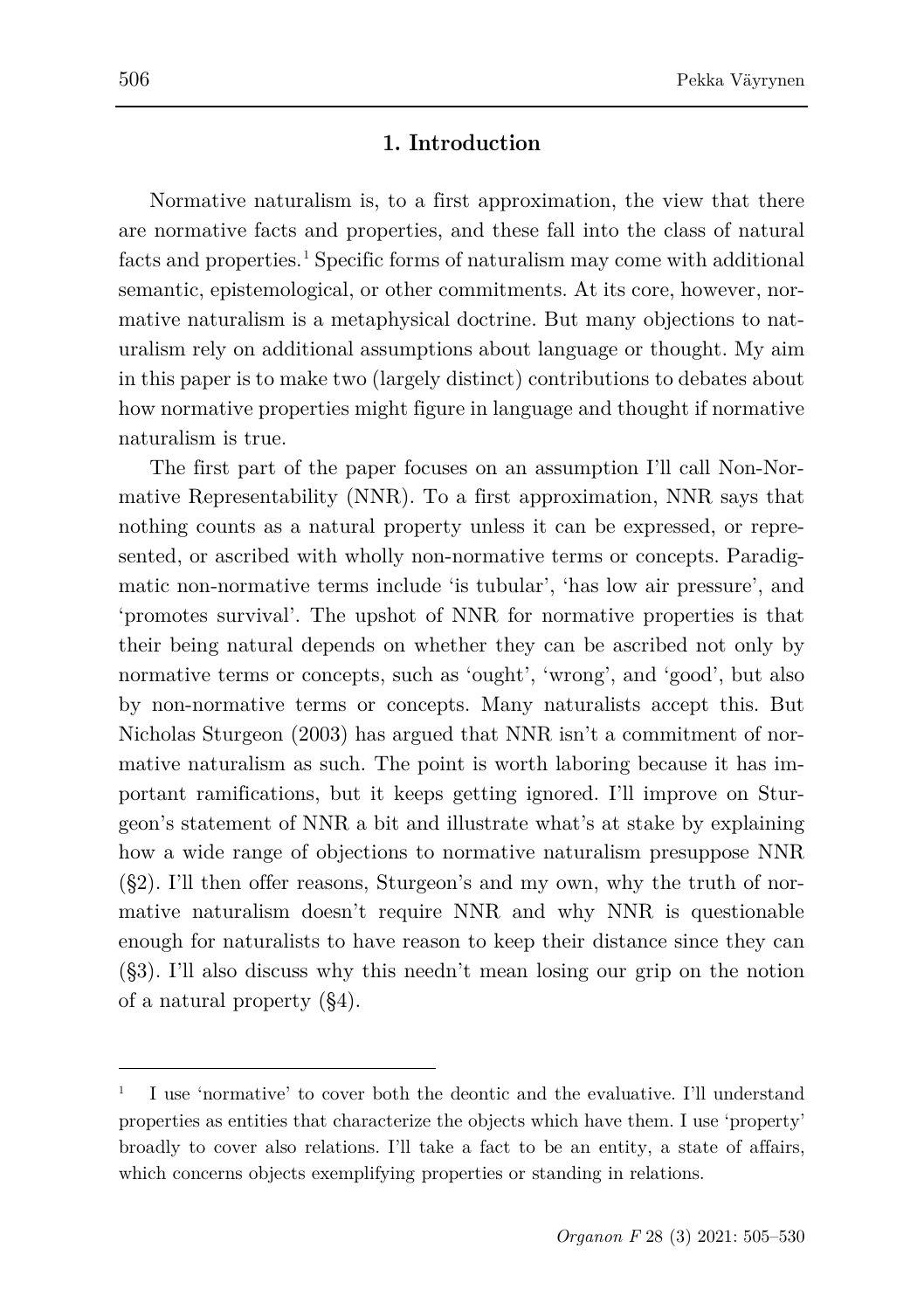The second part of the paper offers a slightly sideways approach to the "just too different" objection to normative naturalism. Many critics of naturalism think that especially properties involving "robust" or "authoritative" normativity are too different from (other) natural properties to also be natural properties. I'll first suggest that the objection loses some of its force if normative naturalism isn't committed to NNR and note difficulties in specifying the notion of "genuine" or "authoritative" normativity which is the objection's primary concern (§5). Some notions of such authority are too weak to support the objection, but many stronger notions are questionbegging. I'll then pick a particular authoritatively normative concept which falls somewhere in the middle to give a proof of concept that naturalists have no distinctive trouble making sense of thought and talk involving authoritative normativity (§6). This strategy doesn't require rejecting NNR, but avoids some headaches without it. Thus, I'll focus throughout on forms of normative naturalism which needn't accept NNR.[2](#page-2-0)

#### **2. Non-normative representability and objections to naturalism**

To get a better grip on Non-Normative Representability and what's at stake in it, it's instructive to consider some objections to normative naturalism which presuppose NNR.

The observation that discussions of normative naturalism often presuppose NNR isn't original to me. In its standard interpretations, G. E. Moore's "open question" argument implies that 'good' doesn't stand for a natural property, roughly on the grounds that it cannot be analyzed or defined in any wholly non-normative terms (Moore 1903, ch. 1). In a rich discussion of Moore's arguments against naturalism, Sturgeon notes that we know from the beginning that 'good' is coreferential with itself. It's only if you assume from the outset that 'good' doesn't stand for a natural property in its own right that an argument that 'good' is indefinable shows that 'good'

<span id="page-2-0"></span><sup>2</sup> I won't consider "analytic" naturalism. This implies NNR, since it says that any normative predicate is analytically equivalent with, and in principle replaceable by, a descriptive, non-normative predicate that ascribes the same property. For a sophisticated contemporary form of this view, see (Jackson 1998).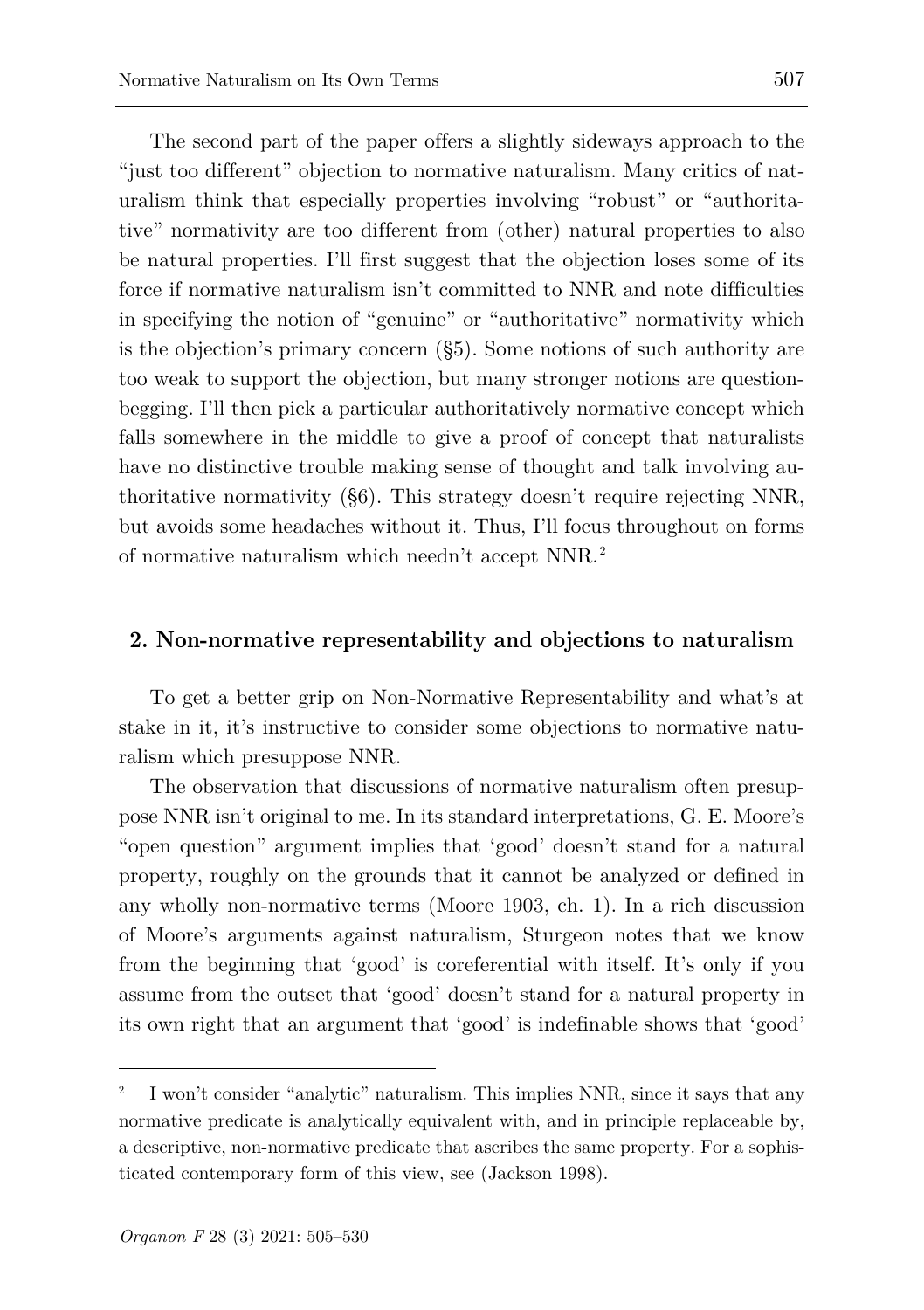isn't coreferential with any term whatever standing for a natural property.<sup>[3](#page-3-0)</sup> Sturgeon offers a conjecture regarding why generations of critics have missed that the open question argument begs the question in this way: "I think that the answer must be that they are relying on an assumption about natural properties that seems to them so obvious as not to need stating: namely, that nothing counts as a natural property unless we have some non-ethical terminology to represent it" (Sturgeon 2003, 536). Sturgeon here states a restricted thesis. If we generalize his talk of "non-ethical terminology" to non-normative terminology, we get NNR as a claim about language. I'll understand it specifically as a claim about natural languages that can be used by human beings. A further generalization would extend it to a claim about concepts. I'll take NNR to be this more general claim.

Sturgeon's statement of NNR can be improved on in two further respects. First, the above statement makes it sound like NNR requires that we already have terminology to represent all natural properties in wholly non-normative terms. But one could well grant that we don't yet have such terminology. This is why I initially introduced NNR as the claim that nothing counts as a natural property unless it *can* be expressed, or represented, or ascribed using wholly non-normative terms or concepts. Accordingly, in what follows I'll understand NNR as saying what must be possible in prin-ciple if a property is a natural one.<sup>[4](#page-3-1)</sup>

Second, Sturgeon doesn't say what counts as representing a property, or what counts as representing it in non-normative terms. Terms like 'represent', 'ascribe', and 'express' will likely function as technical terms here. Suppose for illustration that rightness is a natural property. It shouldn't be

<span id="page-3-0"></span><sup>3</sup> Sturgeon (2003, 536). This is a common assumption. William FitzPatrick, for instance, claims that "any tempting natural specification of the referent of 'good' will focus on something such as human needs, in which we naturally take an interest" (2008, 182). This clearly assumes NNR. FitzPatrick then notes that goodness is the sort of property that merits our interest and asks "what objective natural fact or facts would such a fact about a natural cluster property's *meriting a certain practical response* consist in?" (FitzPatrick 2008, 182). The naturalist can say 'The fact that it's good' or 'The fact that it merits such a response'.

<span id="page-3-1"></span>In some other passages, Sturgeon seems to have in mind a claim about what's possible in principle.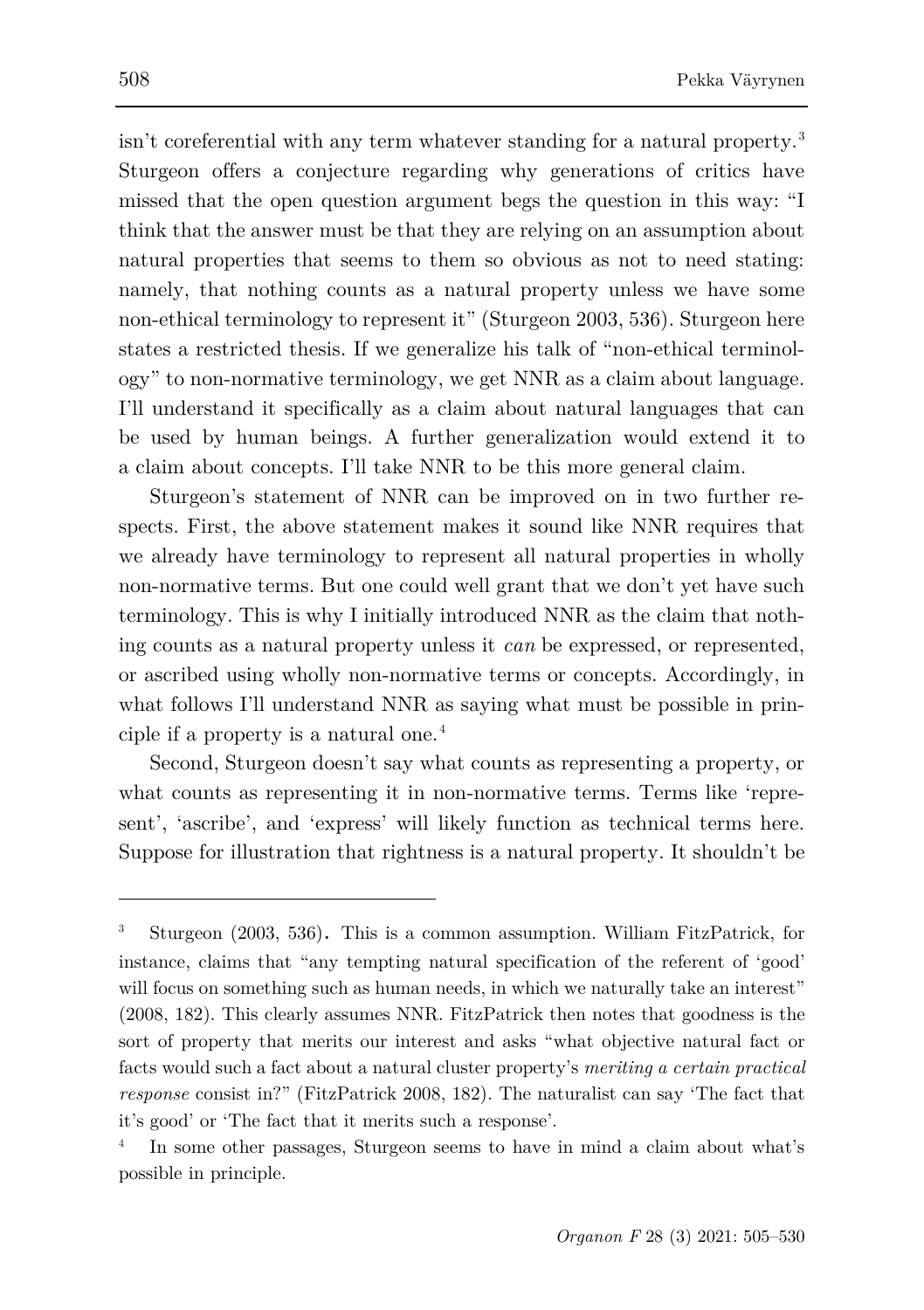enough for rightness to satisfy NNR that it can be denoted by such nonnormative expressions as 'the property we'll be thinking about in class to-day' or 'the Pope's favorite property'.<sup>[5](#page-4-0)</sup> (That normative properties can be denoted in this way doesn't show normative non-naturalism to be false!) Giving a satisfactory account of why this should be so is tricky, though. But one intuitive difference is that the above descriptions don't pick out rightness "in their own right" in some sense, whereas 'right' does.<sup>[6](#page-4-1)</sup> This difference can be seen also in the following example from Matti Eklund: "Suppose that an alien linguistic community introduces into their language a word—'thgir'—with the stipulation that 'thgir' is to ascribe *the property that our 'right' ascribes*, but this community does not in any way use their word 'thgir' normatively" (Eklund 2017, 75). The status of rightness as a natural property shouldn't depend on whether a predicate like 'thgir' is possible. So again NNR should require that if a non-normative term or concept 'F' ascribes some property N, it does so in its own right. Introducing 'thgir' requires appeal to 'right', so it fails this condition. [7](#page-4-2) I'm not sure just how to spell out the relevant notion of "in its own right", but I hope the basic idea is intuitive enough. This condition on ascription or representation doesn't imply that if NNR is true, then normative concepts or properties are reducible to ones expressible in wholly non-normative terms—at least not for any notion of reduction stronger than necessary equivalence. Nor does NNR settle by fiat the question whether the relevant notion of being normative is primarily a feature of terms and concepts, or of the facts and properties they express.[8](#page-4-3)

<span id="page-4-0"></span><sup>5</sup> Jackson (1998, 119) distinguishes "denoting" a property from "ascribing" it in this kind of way.

<span id="page-4-1"></span>Whether 'good' or 'right' ascribes a normative property may vary with context. Even so, the kind of contextual input that's involved in determining their reference looks different from that involved in determining when 'the property we'll be thinking about in class today' denotes rightness.

<span id="page-4-2"></span>The same point may apply to the idea that if (as many naturalists think) normative properties play a causal role and if R is the causal role of rightness, then rightness can be represented non-normatively as 'the property that fills causal role R'. For we may have to use 'right' to specify R.

<span id="page-4-3"></span>The question will pop up again in §6. For the general debate, see e.g. (Roberts 2013) and (Eklund 2017, chs. 4-5). (Finlay 2019) is a helpful overview of various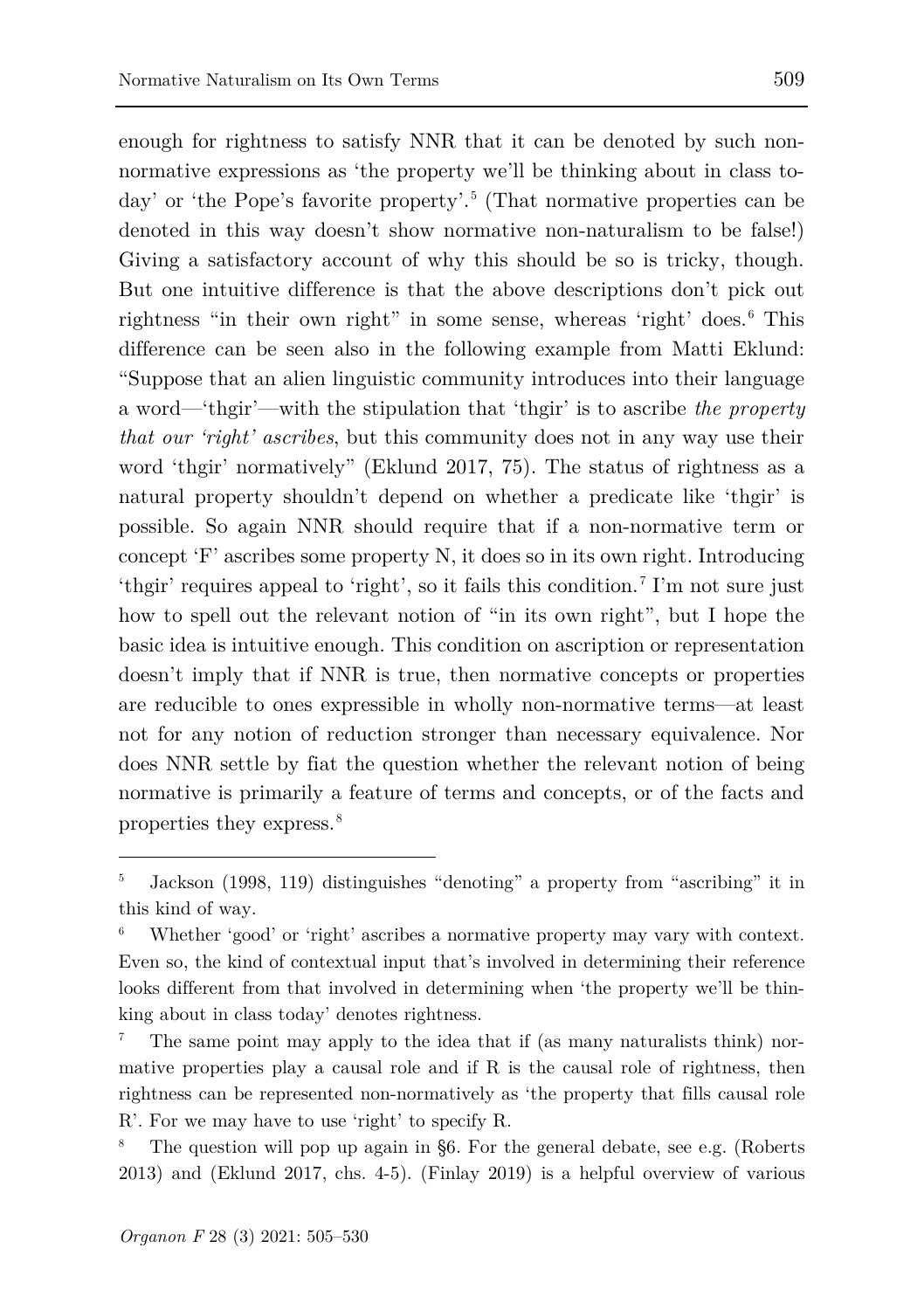Many objections to naturalism question the possibility of ascribing normative properties in non-normative terms which satisfy these conditions. Moore's illustrations of the open question argument are like this. Another example is Derek Parfit's Triviality Objection against normative naturalism. Its core is that the central claims of normative naturalism must take the form of statements of identity between normative and natural properties, but no such claim can have all of the features, such as informativeness, required by the truth of normative naturalism (Parfit 2011, 344). One response is to argue that Parfit's objection can be met on its own terms (Dowell and Sobel 2017). But we might instead note that according to Parfit, the truth of normative naturalism requires informative identity statements of the form 'NORM=NAT', where 'NORM' is placeholder for a normative term and 'NAT' is a placeholder for a simple or complex expression that ascribes a natural property. He correctly points out that if normative naturalism is true, then 'NORM' ascribes a natural property. He also correctly points out that substituting 'NORM' for 'NAT' would make the identity statement uninformative. He concludes that an informative identity statement of this form requires that 'NAT' be a non-normative expression. So it's clear that Parfit accepts NNR, or at least attributes it to his target (see also Parfit 2011, 295). Suspend NNR, and normative naturalism doesn't require true informative identity statements of the form 'NORM=NAT'.

A more recent example is Matt Bedke's argument that normative naturalism makes normative cognition dispensable. By normative cognition, Bedke means thought and talk involving concepts or terms such as 'ought' or 'is good', whose occurrent tokenings have a special mode of presentation that involves a sense of "inherent, authoritative guidance" (Bedke 2021, 149). His worry is that normative naturalism makes this presentational quality accidental: it is "not needed to fit the job description of normative cognition—ascribing natural properties. That can be done with non-

things that 'normative' may mean when applied to concepts, judgments, properties, and more. Normative naturalists on both sides of NNR differ on whether the normative/non-normative distinction is primarily a distinction among concepts or properties.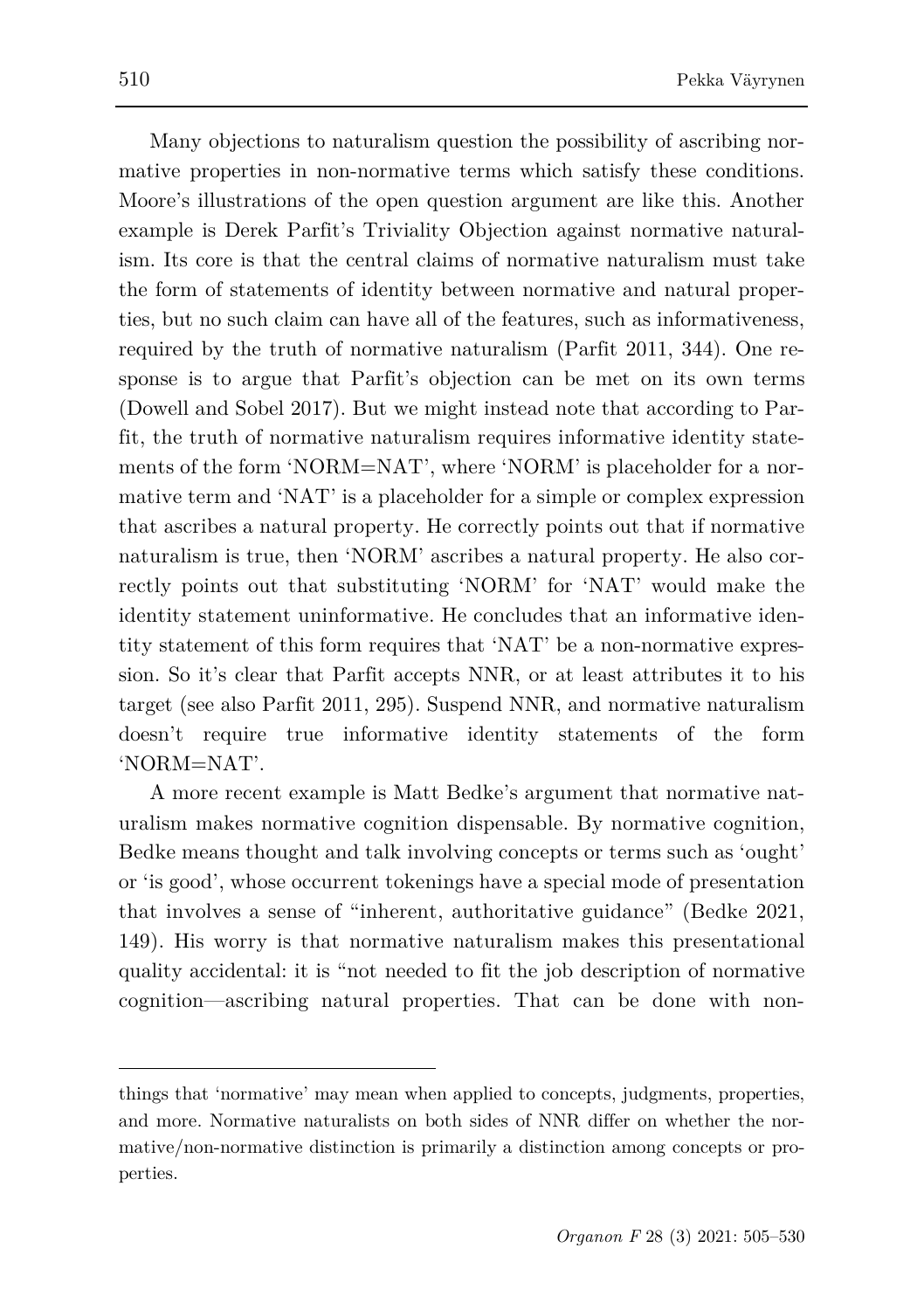normative (natural) cognition" (Bedke 2021, 150). The naturalist can agree that insofar as a sense of authoritative guidance is integral to our thought and talk about how to act and live, making it dispensable would be a problem. But again, NNR is crucial for raising the problem in the first place. Suspend NNR, and non-normative cognition isn't guaranteed to suffice for ascribing natural properties. Nor would it be an accident that if naturalism is true, normative cognition ascribes natural properties.

There are many other examples. For instance, normative naturalism is sometimes interpreted as saying that normative facts aren't further facts relative to *non-normative* facts (Rosen 2018, 157). But all it implies is that normative facts aren't further facts that come on the scene after the *natural* facts are fixed. This follows trivially, if normative facts are among the natural facts. I trust that readers familiar with debates over normative naturalism will recognize how widely those debates presuppose NNR. It would therefore be important to debates over normative naturalism if its truth didn't require NNR.

# **3. Normative naturalism without non-normative representability**

Normative naturalism is at its core a metaphysical thesis about the nature of normative facts and properties: they are a kind of natural facts and properties.[10](#page-6-1) Naturalness in this sense isn't a feature of words or concepts that can be used to ascribe those properties. So the core thesis of normative naturalism doesn't involve a further thesis about the relation between two sets of terms, "normative" and "non-normative". This is so irrespective of whether being normative and being non-normative are (primarily) features of terms or concepts, or of facts or properties. So the truth of normative

<span id="page-6-0"></span><sup>9</sup> This is how Bedke formulates his concern in relation to the "referential" function of normative concepts. For naturalists who appeal instead to a distinctive "nonreferential" function, see the references in note 26.

<span id="page-6-1"></span><sup>10</sup> Normative naturalism might have some semantic implications. Perhaps if killing is bad and that's a natural fact, then any sentence which represents this fact is true. This is hardly distinctive, though.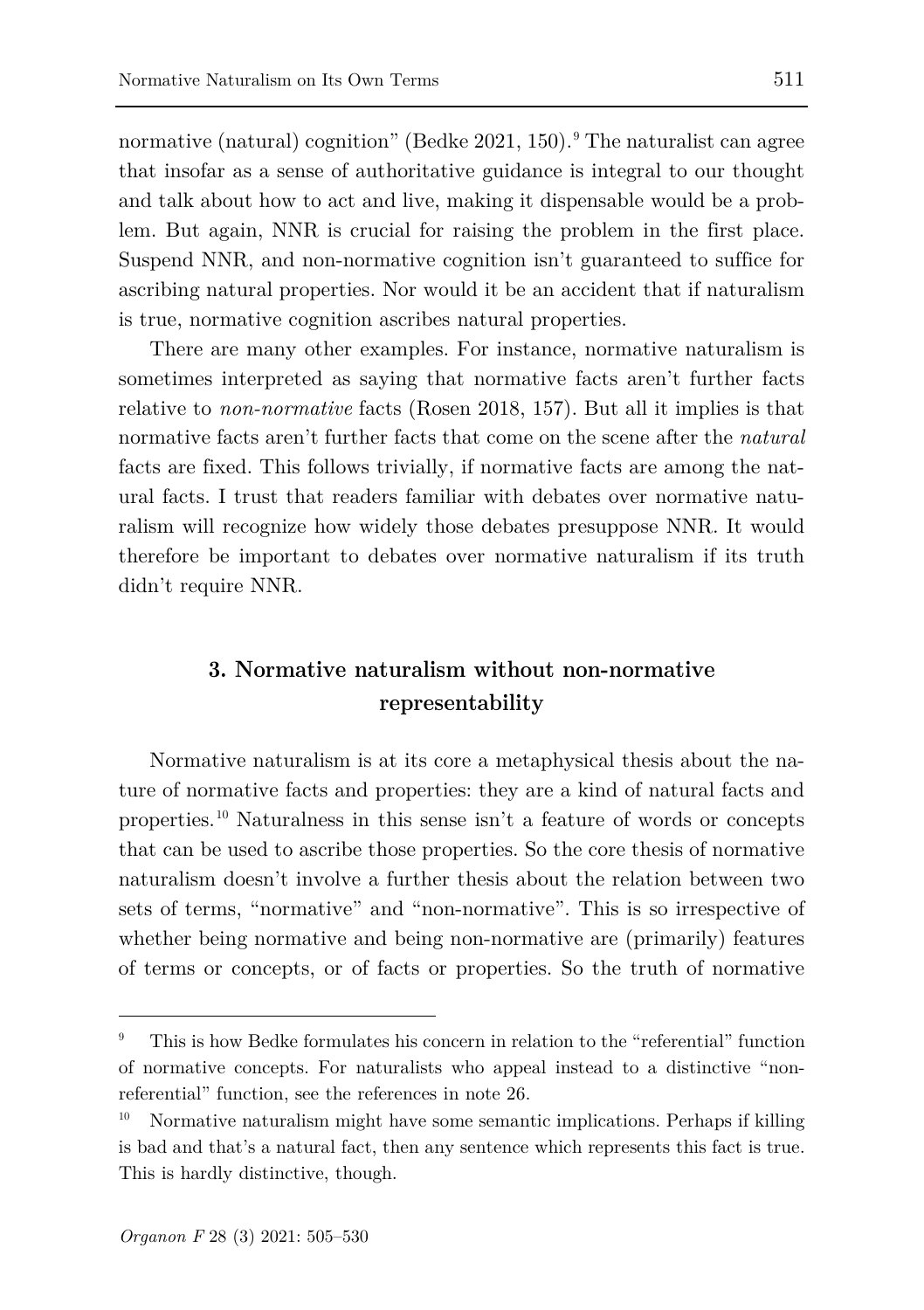naturalism doesn't depend on NNR. Naturalists need only claim that every normative fact is *already* a natural fact, irrespective of whether there's a non-normative way of representing that fact in addition to the normative way. (In §4 I'll discuss conceptions of a natural property which allow this possibility.) Jonathan Dancy (2006, 127) dubs this view "one-term naturalism", in contrast to "two-term naturalism" which endorses the further linguistic or conceptual commitments of NNR.[11](#page-7-0)

Many naturalists do adopt the two-term naturalist project of identifying which natural properties are normative properties in non-normative terms (Railton 1986; Boyd 1988; Copp 1995). It's true, but trivial, that to be wrong is to be wrong. It would be non-trivial if to be wrong were to fail to maximally promote the objective interests of everyone, impartially considered (Railton 1986), or interfere with the flourishing of societies (Copp 1995), or destabilize cooperation (Sterelny and Fraser 2017). Property identifications like these are empirical hypotheses about which natural properties the normative properties are likely to be, given certain non-normatively characterizable functions which morality and other normative codes play in human life (Isserow ms). They invite the kinds of objections canvassed above. I'm not arguing against two-term naturalism. I simply note that defending such identifications isn't necessary to the truth of naturalism. Without NNR, those objections fall away.<sup>[12](#page-7-1)</sup>

Sturgeon finds NNR "highly questionable: possibly false, and at the very least requiring defense" (Sturgeon 2003, 537). He appeals to the idea that normative naturalism isn't in the first instance a doctrine about language nor, we might add, about thought. He also notes analogies which counsel caution about NNR. One is that physicalism about the mental doesn't require that mental states be representable, even in principle, in the language

<span id="page-7-0"></span> $11$  Arguments for two-term naturalism might include arguments for the reducibility of normative properties (Railton 1986), arguments from supervenience (Jackson 1998), or arguments from requirements on coherent planning (Gibbard 2003). These arguments don't show that the truth of normative naturalism requires NNR.

<span id="page-7-1"></span><sup>12</sup> An individual naturalist can of course go ahead defending an informative property identification if they consider that important on some further ground. Establishing some such identification just wouldn't be necessary to the truth of normative naturalism, but more like an add-on to your basic meal deal.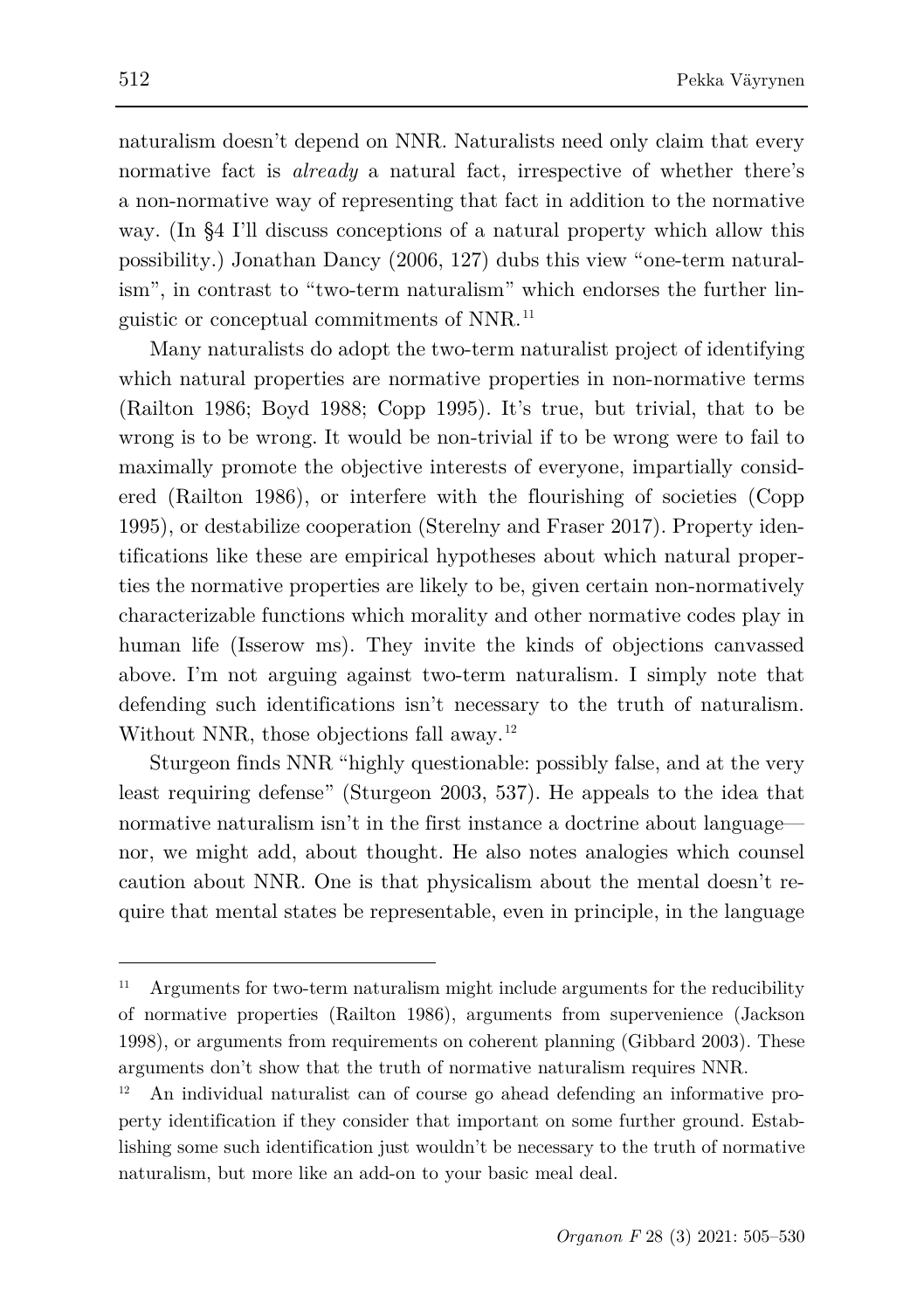of physics (Sturgeon 2003, 537). Our account of how mental states can be physical states needn't take such a form. Another concerns "metaphysical" properties, including divine goodness. If they couldn't be represented in non-normative terms, that wouldn't disqualify them from being metaphysical properties. This gives us additional reason to "ask why a property's being natural should depend on this" (Sturgeon 2003, 540). We have no reason to suppose NNR is true because of something special about representing natural properties in particular. In a different context, Sturgeon notes that scientific progress involves introducing new terms for previously unrecognized properties all the time, and it's controversial whether this process of terminological innovation has an end, even in principle (Sturgeon 2006, 99).

More generally, it seems possible for natural properties to exceed even our best representational resources, non-normative or otherwise. Any natural language can have only countably many predicates, but natural properties might not be only countably many. Some natural properties might also be more fine-grained than what natural languages or human thought can represent. Examples might include the most maximally determinate values along certain continuous physical parameters. In general, any representation abstracts from some features of its object; otherwise it duplicates rather than represents the object. At least the latter point remains even if NNR requires only that for any natural property N, there's a non-normative predicate in some or other natural language which ascribes N. These points matter because NNR seems to imply that if there are some properties which we're incapable of representing at all, those properties won't be natural. If a property's being natural depended on whether it can be represented in certain kind of way, why should properties that we can't represent be exempt from this requirement? Why not instead adopt a conception of a natural property which doesn't impose NNR-style representational conditions? We would in any case need such independent conditions for a property to be natural if we wanted to allow that the class of natural properties includes properties which we cannot represent.

The above points all concern natural properties of whatever kind, not specifically normative properties. They imply on very general grounds that whether normative properties fall into the class of natural properties doesn't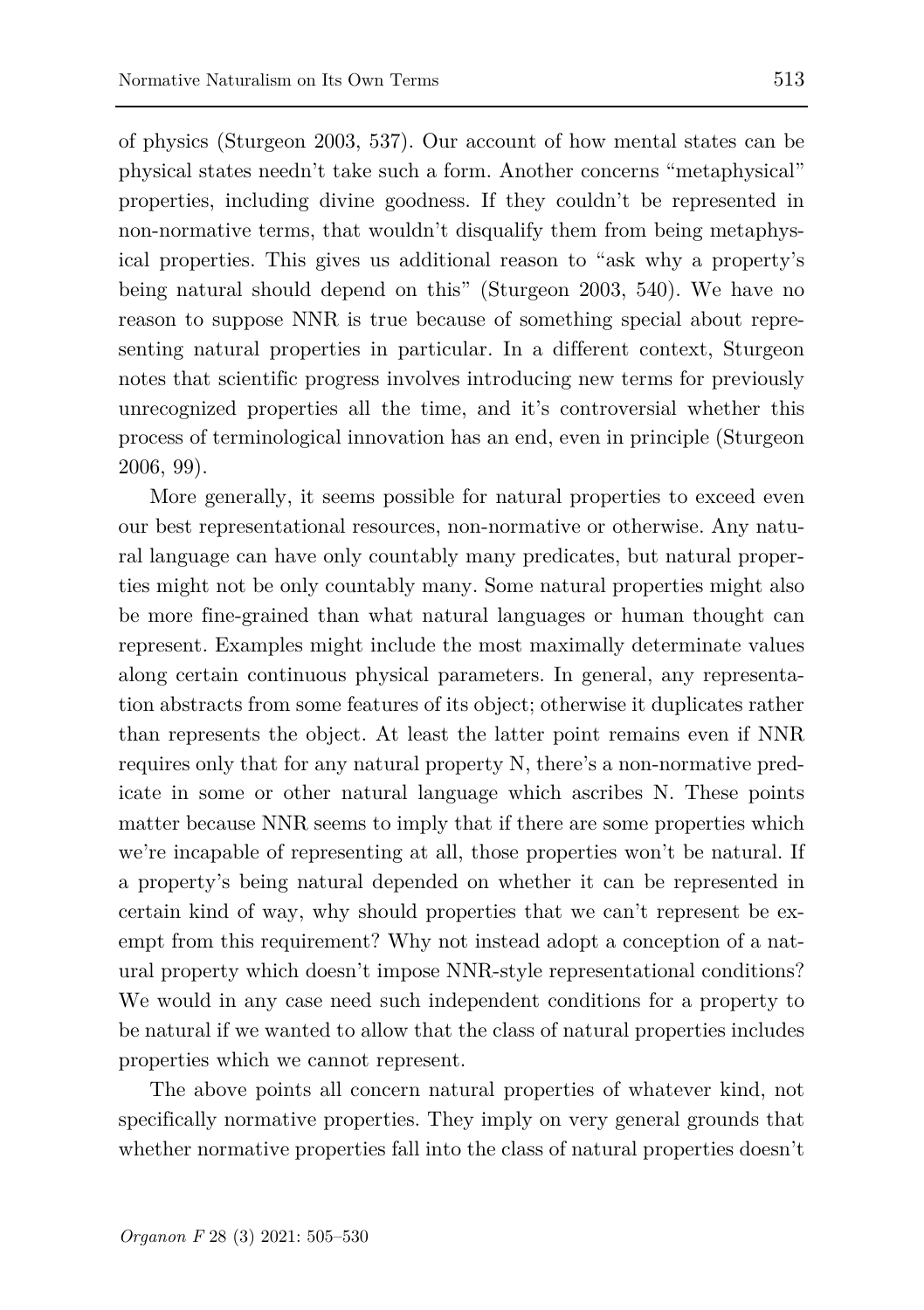depend on how those properties relate to non-normative representations. I don't take these considerations to establish that NNR is false. The matters are complex enough that it would be folly to take them as settled. For instance, it's plausible that all of the paradigmatic natural properties that we can represent are ones we can represent in non-normative terms. Perhaps this is best explained by NNR.[13](#page-9-0) People are likely to vary regarding whether the above considerations suffice to defeat that inference. But for my purposes I don't need to show that NNR is false, but only that it's questionable enough for normative naturalists to have reason to keep their distance since they can. I take the above to show this much. There may also be further worries about NNR as applied specifically to normative properties. One example would be if naturalists thought that some normative properties, such as wrongness, are somehow essentially normative. (However, such views are more commonly raised as *objections* to normative naturalism. I'll return to this in §5.) Another potential example is the view that the extensions of normative terms and concepts aren't unified under non-normative similarity relations. If this "shapelessness thesis" is compatible with normative naturalism, that might be another reason to worry about NNR.[14](#page-9-1)

#### **4. Naturalness and non-normative representability**

One concern about divorcing normative naturalism from NNR is that we might lose our grip on the sense in which normative properties are supposed to be natural. How are normative properties supposed to fall into the class of natural properties, if not in virtue of how normative properties are related to properties which are fairly uncontroversially natural and can be ascribed in non-normative terms? The main issue for my purposes is this:

<span id="page-9-0"></span><sup>13</sup> Thanks to a reviewer for this journal for pressing this response. They also worried that the most salient naturalistic accounts of reference-determination support a case for NNR. I don't think the issue is nearly as clear-cut, but cannot address this properly for reasons of space. (For one relevant point, see the end of §6.)

<span id="page-9-1"></span><sup>14</sup> Väyrynen (2014) argues that the shapelessness thesis is compatible with ethical naturalism, doesn't require normative particularism, and can be explained by more general factors not specific to the normative.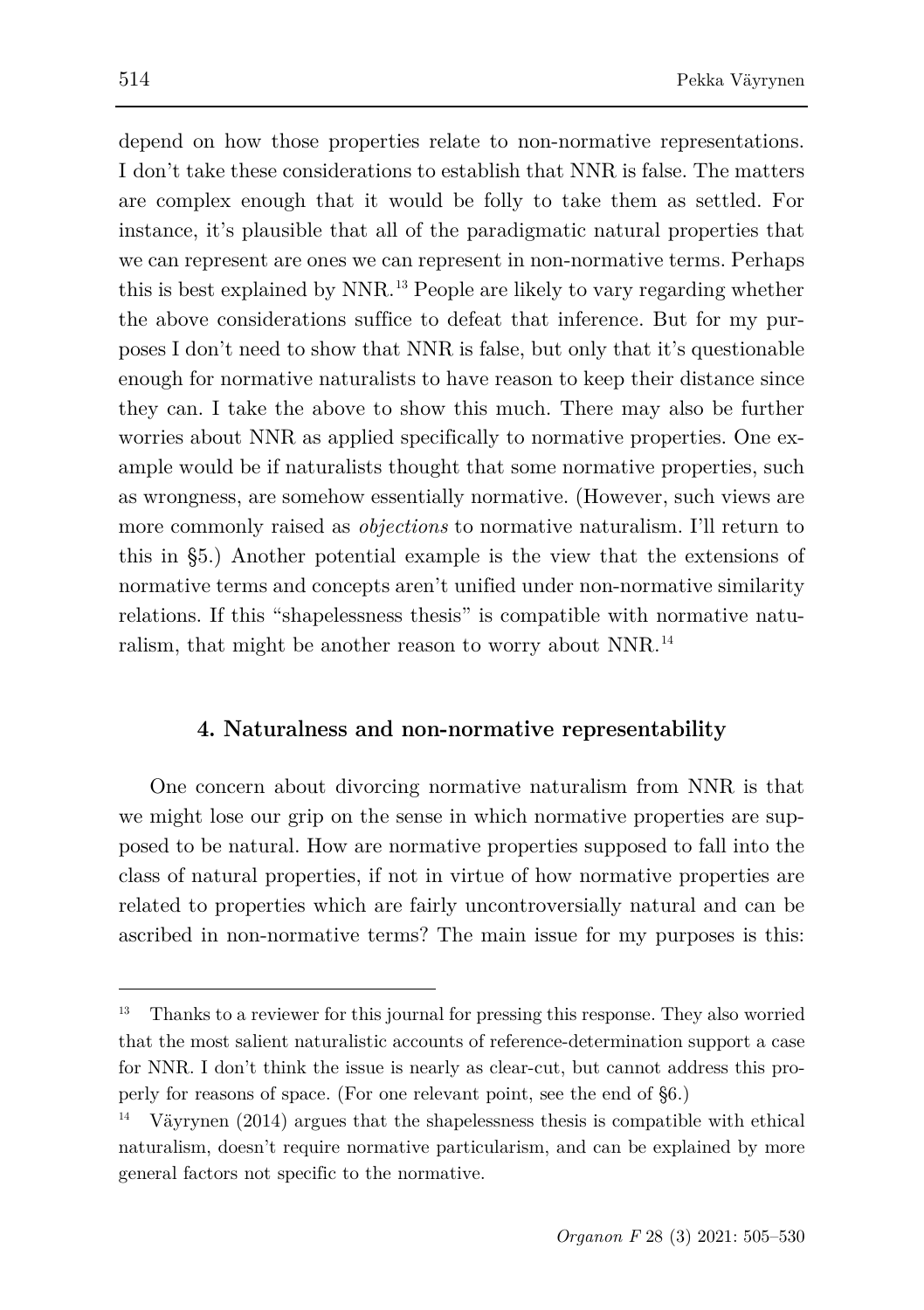one-term naturalism requires a conception of a natural property on which normative properties meet the conditions for naturalness directly, rather than in virtue of how our normative ways of representing them are related to non-normative representations. The good news is that none of the three most prominent accounts in metaethics of which properties are natural properties implies that any plausible normative naturalism must accept NNR.[15](#page-10-0)

Suppose that any property that is such as to play a causal role in the natural world (or else figure in causal explanations of events or states of affairs) is a natural property. Whether something plays a causal role doesn't depend on how we describe it. So normative properties like goodness and wrongness qualify as natural in their own right if they play a causal role in the world, even if they cannot thereby be represented in wholly non-normative terms. Sturgeon suggests that "placing a property in a causal network is a way of saying something about which property it is, even if one lacks an explicit reduction for it" (Sturgeon 2006, 100). It's of course controversial whether normative properties meet this condition or its stronger sibling which requires an *ineliminable* causal or explanatory role.<sup>[16](#page-10-1)</sup> It's also controversial whether the satisfaction of the relevant explanatory condition by normative properties entails the metaphysical claims of normative naturalism (Sinclair 2011). But these aren't debates about whether a plausible normative naturalism must accept NNR.

Or, suppose a natural property is such that synthetic propositions about its instantiation aren't strongly *a priori* but are subject to empirical constraint (Copp 2003, 181; Boyd 1988). If normative properties met this condition, they would do so in their own right: the propositions to be tested would be propositions involving normative concepts. Specifying how propositions about the instantiation of a property can come to be known, and how their justification may be defeated, is again a way of saying something about which property it is. Whether our basic moral knowledge is strongly *a priori* is a familiar debate, of course. But it's not a debate about whether a plausible normative naturalism must accept NNR.

<span id="page-10-0"></span><sup>15</sup> Copp (2003) and Väyrynen (2009) survey the main options relevant to metaethical debates.

<span id="page-10-1"></span>For a classic exchange, see Sturgeon (1985; 1986) vs. Harman (1986).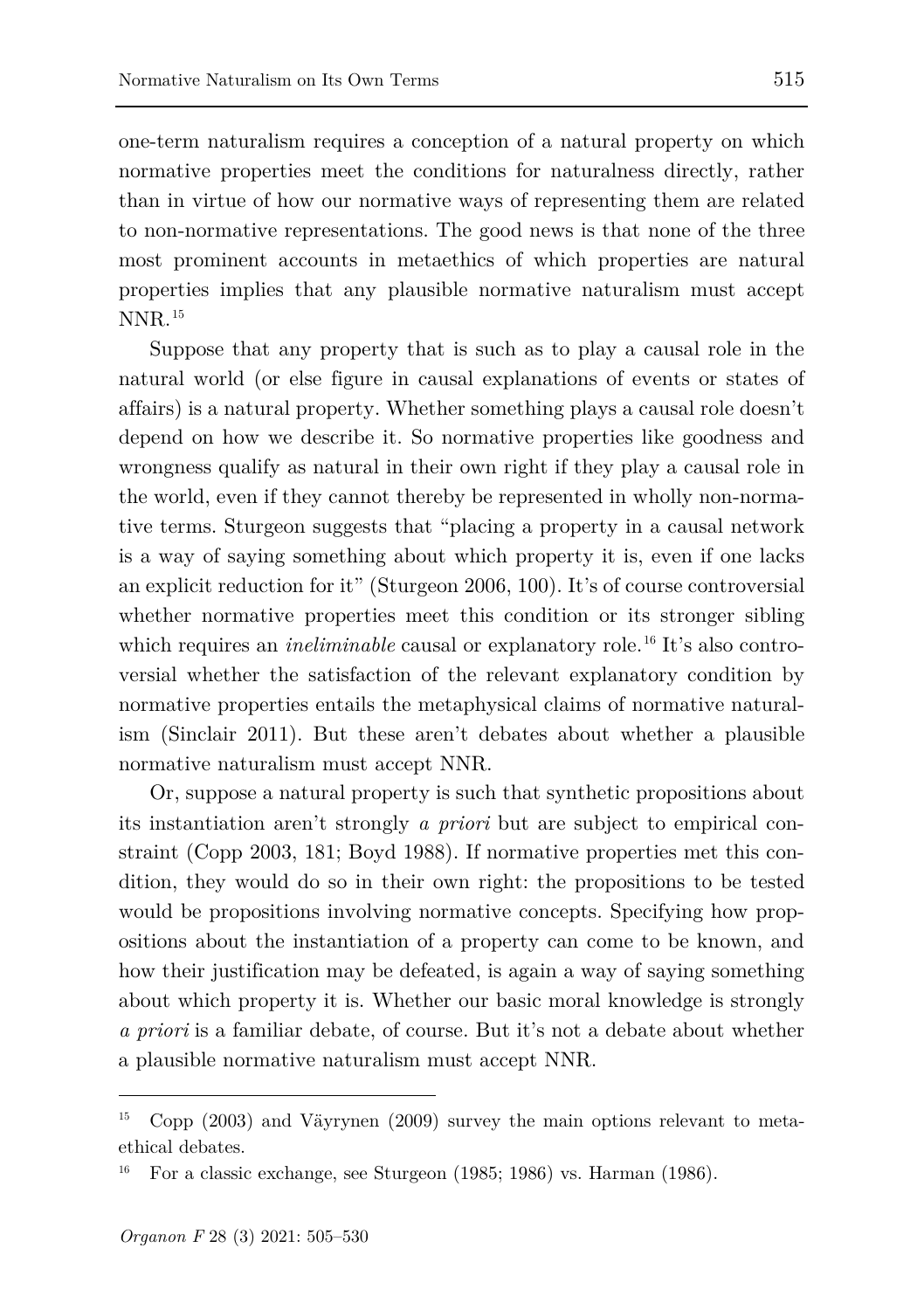Or, suppose that any property posited in the best scientific accounts of the world is natural (Shafer-Landau 2003, 59). In the case of morality, naturalists argue that there is an empirical discipline which deals with ethical matters and is no less apt to figure in the best scientific accounts of the world than psychology or sociology—namely, a discipline called ethics (Boyd 1988, 206-8; Sturgeon 2003, 553).<sup>[17](#page-11-0)</sup> If ethics had such a disciplinary status, then establishing principles linking non-normative properties to normative ones through first-order normative inquiry would be a way of saying something about which natural properties goodness and rightness are even if those connections aren't so robust as to satisfy NNR. It's of course controversial whether ethics has this kind of disciplinary status. But that's again not a debate about whether a plausible normative naturalism must accept NNR.

I conclude that the most prominent accounts of natural properties in debates about normative naturalism and non-naturalism don't imply that we'll lose our grip on the notion of a natural property if plausible forms of normative naturalism needn't accept NNR. So no new reason has emerged to treat NNR as a condition on the truth of normative naturalism.

## **5. The "just too different" objection**

I'll now turn to the "just too different" (JTD) objection to normative naturalism. The objection has it that the things we represent in normative ways are, intuitively, just too different from the things we represent in nonnormative ways for them to be metaphysically of a kind. As Dancy puts it: "There remains a stubborn feeling that [normative] facts about what is right or wrong, what is good or bad, and what we have reason to do have something distinctive in common, and that this common feature is something

<span id="page-11-0"></span><sup>&</sup>lt;sup>17</sup> Several normative naturalists suggest that *health* is an evaluative concept which picks out a property that plays genuine explanatory roles (Bloomfield 2001; Sturgeon 2003, 553; Railton 2018, 51) and so there are uncontroversially naturalistic disciplines that deal with questions of value. This may require a view of "thick" concepts which is widely endorsed but which I myself find questionable (Väyrynen 2013; cf. Cline 2015).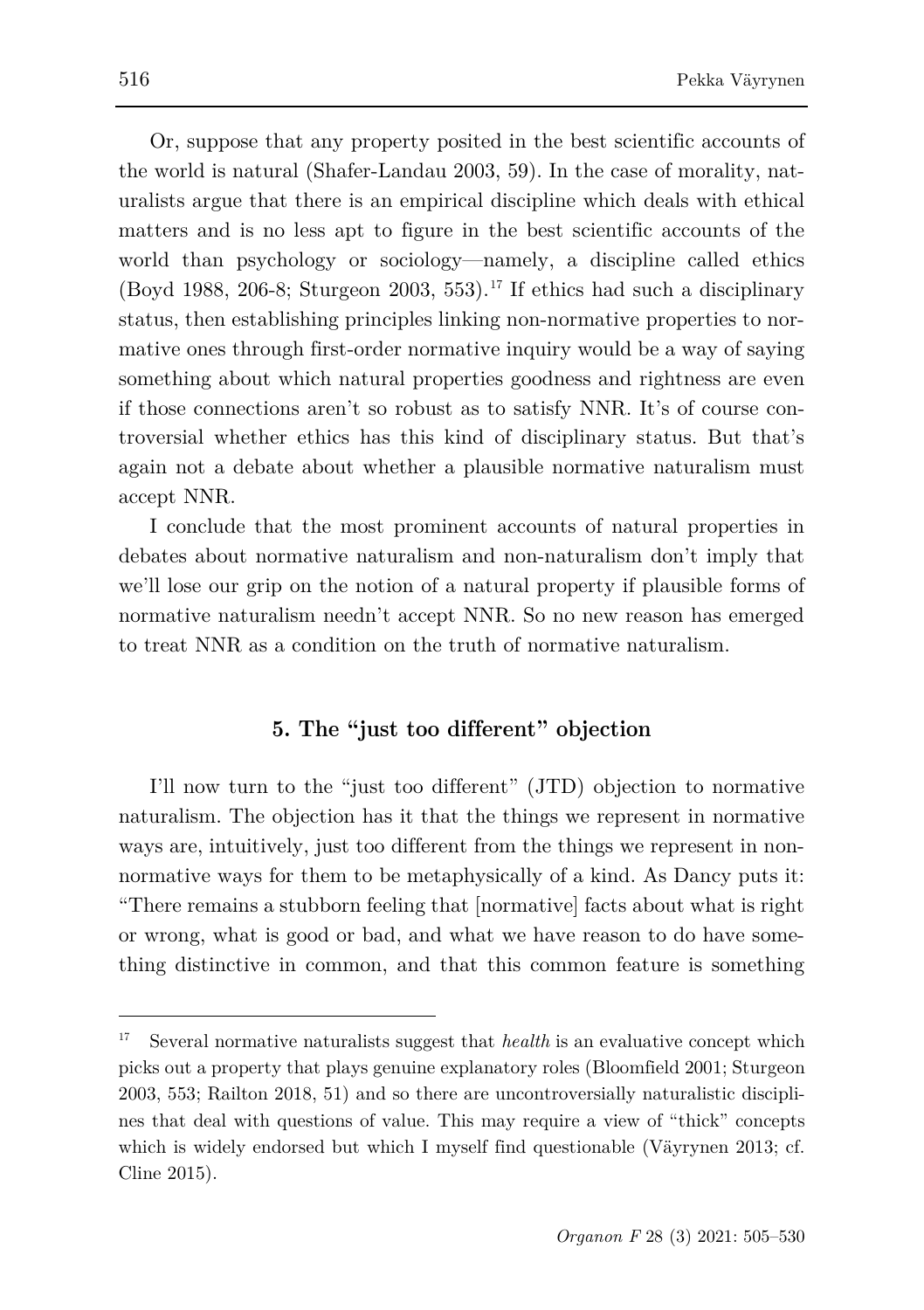that a natural fact could not have" (Dancy 2006, 136).<sup>[18](#page-12-0)</sup> For instance, nothing can count as good or right unless it's something that we *ought* to be concerned to promote, or *merits* being given a certain kind of weight in deliberation, or the like. Paradigmatic natural facts—ranging from facts of physics and chemistry to non-normative facts about the colors of objects, the needs and desires of human and non-human animals, and the like aren't like that. So why think that facts with the kind of special importance that normative facts seem to have are metaphysically of a kind with paradigmatic non-normative natural facts which lack such importance?

The JTD objection can be raised against both one-term naturalism and two-term naturalism, since it relies on a contrast between properties represented in normative terms and properties represented in paradigmatically non-normative terms. But I suspect the objection derives some of its force from assuming that normative naturalism is committed to NNR. An intuitive contrast between paradigmatic non-normative natural properties and properties like rightness and wrongness is less compelling as an objection to normative naturalism if properties can be natural without conforming to non-normative paradigms like fermentation, color, need, or desire. That paradigmatic members of class C lack feature F does little by itself to show that C doesn't have a subclass whose members do have F. The residual force of the objection depends on what counts as the kind of normative importance which is supposed to set normative facts apart from (other) natural facts. The more distinctive normative facts are from these other facts in this respect, the more forceful the concern.

Words like 'good', 'right', and 'ought' are often used to express forms of normativity which are naturalistically acceptable. These include norm-relative normativity characteristic of conventional norms (law, etiquette) and role obligations (such as what's required of teachers), kind-relative normativity (such as being a good toaster), and instrumental normativity.<sup>[19](#page-12-1)</sup>

<span id="page-12-0"></span><sup>18</sup> See also Nagel (1986, 138), FitzPatrick (2008, 179-82), Enoch (2011, 104-8), and Parfit (2011, 324-27). I won't be able to do justice to various nuances that can be found in these and other discussions of the just-too-different objection. For a helpful survey of the debate, see Paakkunainen (2017).

<span id="page-12-1"></span><sup>19</sup> See e.g. (Paakkunainen 2017, 3) and the references therein. Not everyone thinks that these forms of non-categorical normativity are less puzzling than categorical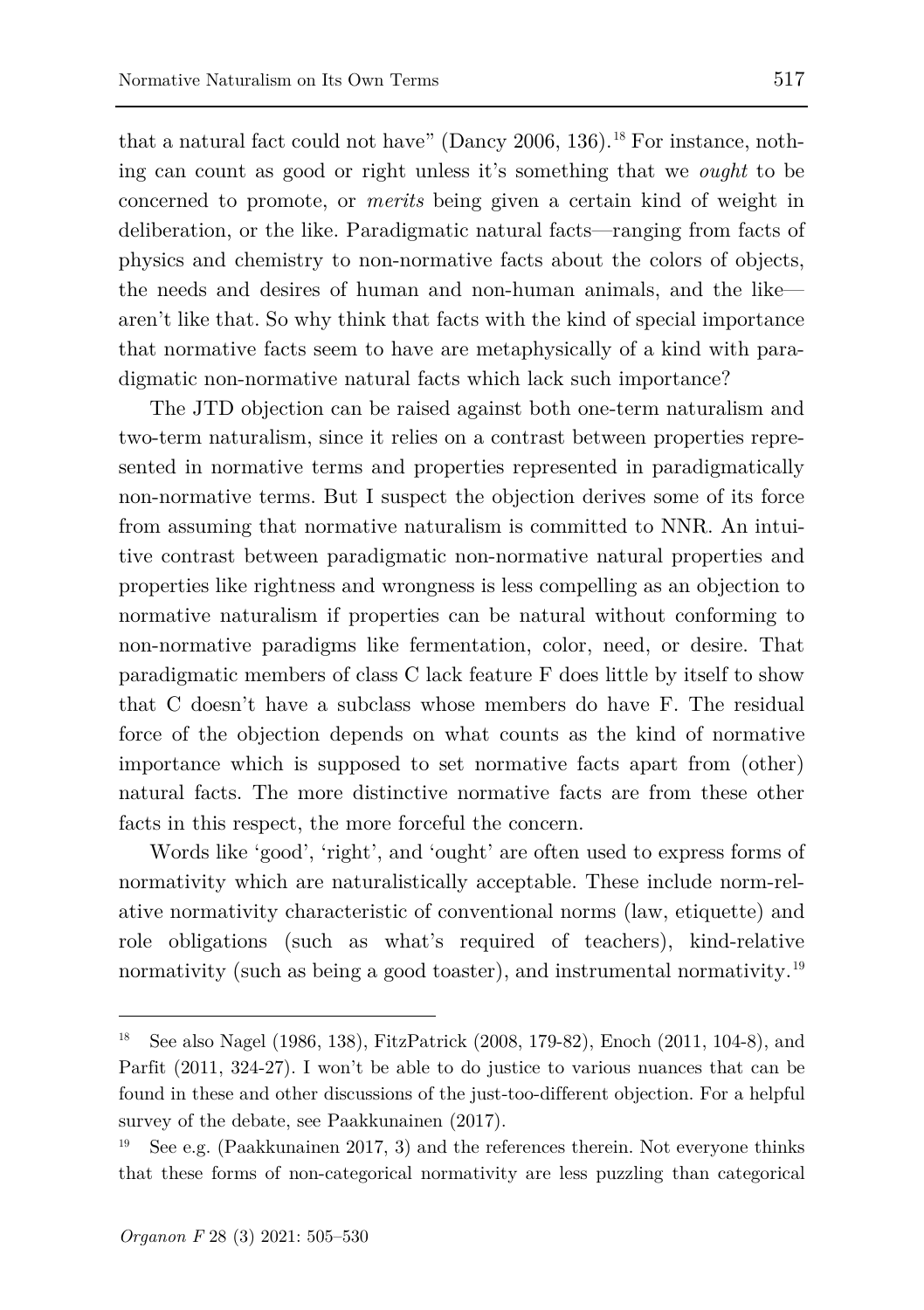These all involve standards such that if you fail to satisfy them, you're open to a certain kind of criticism. So if the special features that are supposed to make it implausible that normative properties fall into the class of natural properties were exhibited also by these normative properties, naturalists needn't worry. It's thus no surprise that the JTD objection tends to focus on a subclass of normative notions, such as being morally right or wrong, what one has normative reason to do, what one really ought to do, and the like. Their normativity has struck many as more "genuine" or "authoritative" than these other kinds of normativity.

Genuine or authoritative normativity is often characterized in terms of a distinctive role. Authoritatively normative concepts or judgments play some characteristic or essential role in deliberation. Authoritatively normative facts and properties have some characteristic or essential connection to decision and action. Proposals vary in terms of whether such connections are themselves normative. Either way, they are supposed to be different in kind from how both non-authoritative forms of normativity and non-normative notions may relate to deliberation and action. But it has proved difficult to pin down just what connections are meant to characterize robust or authoritative normativity. As Hille Paakkunainen notes: "There's currently little agreement on hallmarks of genuine normative importance beyond, perhaps, certain intranormative connections between important normative notions" (2017, 9).

A common way to illustrate the JTD objection is to say that some normative facts, such as moral facts, are intrinsically significant in that any rational agent will have normative reason to respond accordingly. If such categorical reasons were a hallmark of the normative authority of morality, then normative naturalism would seem hard pressed to account for its authority. For many think that this kind of categorical normativity isn't compatible with a naturalistic world view. But we should distinguish two questions here. One is whether it's true that, no matter what the moral facts are like and what moral agents and their environments are like, any moral agent will by necessity have normative reason to act morally. The other is

normativity. How exactly this might relate to normative naturalism is a more complex issue than I can address here, however.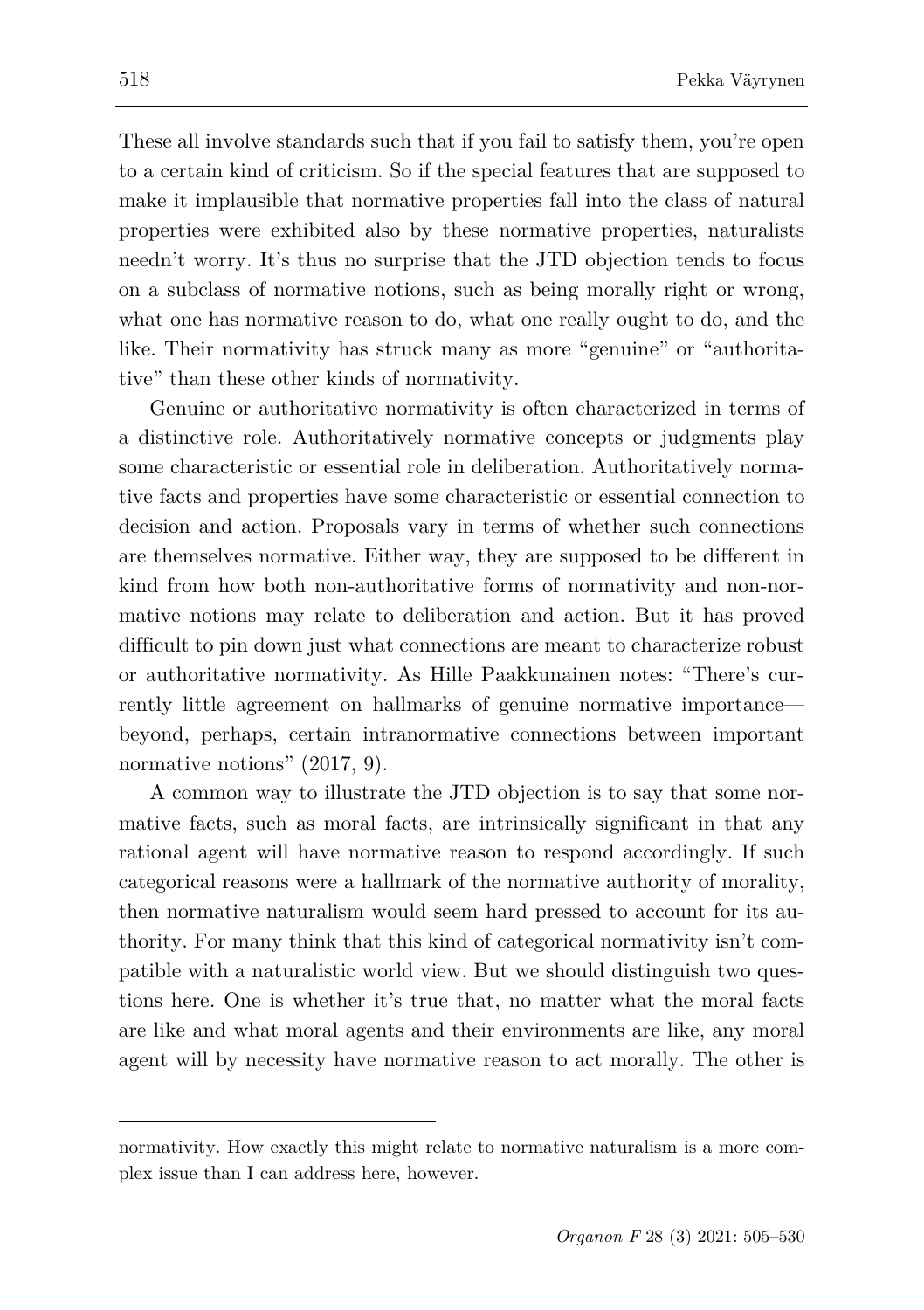whether the idea that moral facts are categorically reason-giving is a firm datum whose denial automatically implies a significant loss of plausibility.

Even if it's true that moral facts in fact are necessarily reason-giving, that claim amounts to a substantive theoretical position, not a pre-theoretical datum. The claim that moral facts are reason-giving is logically weaker than the claim that they are necessarily so. Why then think the latter is a firm default? Many naturalists argue that genuinely pre-theoretical data about the importance that our normative practices assign to moral facts can be accounted for even if our reasons to be moral obtain contingently. Such explanations typically take the following form. Given (i) some plausible assumptions about what kind of social and emotional factors are robust features of human social environments and psychology and (ii) some plausible first-order moral assumptions, it's a robust empirical generalization that moral agents have normative reason to do what's good and avoid what's bad (Brink 1984; Railton 1986; Boyd 1988; Copp 1995; Isserow ms). The kind of reasons internalism that underpins these explanations doesn't imply that our reasons for doing what morality tells us to do are merely instrumental (cf. Williams 1981). The contingency of such reasons also needn't be contingency on fragile preferences or desires. The relevant generalization may break down in anomalous cases—ideally coherent Caligulas or the like. But such individuals would be so far removed from most of us that it's unclear why their existence should be a threat to the normative authority of morality. It wouldn't be accidental that most of us, most of the time, have reason to do what morality tells us to do.

My aim here is to indicate how naturalists explain the importance that our normative practices assign to moral facts in terms of reasons to be moral that obtain as a matter of robust and deep contingency, not to defend these accounts. What I want to highlight is that such accounts can satisfy certain independently plausible conditions on normative authority which require less than treating moral facts as necessarily reason-giving. For instance, William FitzPatrick suggests that the significance of what various forms of non-normative inquiry (such as biology, psychology, and sociology) can contribute to moral inquiry "must be assessed through the lens of autonomous ethical reflection on our life and experience" because "nothing presented to a rational agent in any other way could be *authoritative* for her"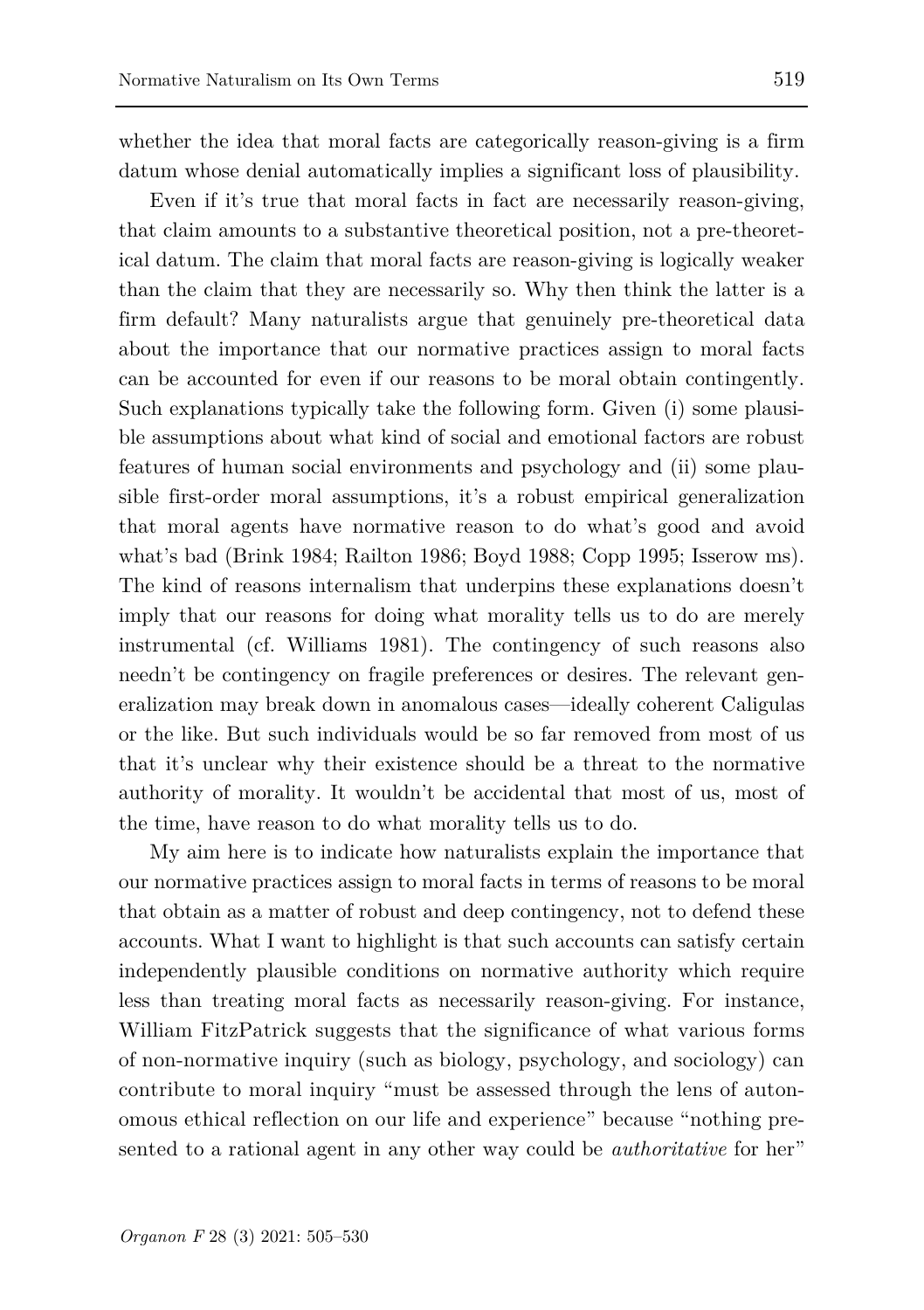(FitzPatrick 2008, 172). Normative naturalists can well accept that assessing the significance of potential inputs into moral inquiry is a central task of normative thought and talk. Especially if we don't rely on NNR, non-normative representations of natural properties may not suffice for this task. Any field of inquiry seems "theory-dependent" in its reliance on auxiliary theoretical assumptions, including some drawn from that very field (Boyd 1988, 190, 207). For a simple example in ethics, consider a modest moral principle: no morally admirable person would instigate and oversee the deaths of millions of people. And consider a moral claim which some people accept: Hitler was a morally admirable person. These two moral claims jointly yield an empirical consequence: Hitler didn't instigate and oversee the deaths of millions of people. But it's an empirical fact that he did. So we know, on the basis of empirical test, that at least one of these moral claims must be rejected.<sup>[20](#page-15-0)</sup> The empirical constraint doesn't say which one to reject. But that's par for the course: claims are assessed in bundles, not singly in isolation. So naturalists can agree that autonomous ethical reflection is required to assess which moral claims we should reject.

A deadlock now threatens the debate about the JTD objection. It's dialectically inadmissible for the objection to presuppose that moral facts are necessarily or categorically reason-giving. But the objection fails under various weaker notions of authoritative normativity, such as those characterized in terms of deliverances of autonomous normative reflection. Naturalists may also be able to accommodate a robust sense in which genuine norms are inescapable. (For instance, they might adapt proposals from Woods 2018.) And they can accept that wrongness, for instance, is authoritatively normative in the sense that it involves violations of important standards which warrant blame, other things being equal (Copp 2020a). Whether normative properties are just too different from natural properties depends on what's packed into a notion of authoritative normativity which it would be dialectically admissible for the JTD objection to deploy. The jury's still out on that.

<span id="page-15-0"></span><sup>20</sup> Nick Sturgeon used this example in an undergraduate lecture on normative ethics which I once sat in on.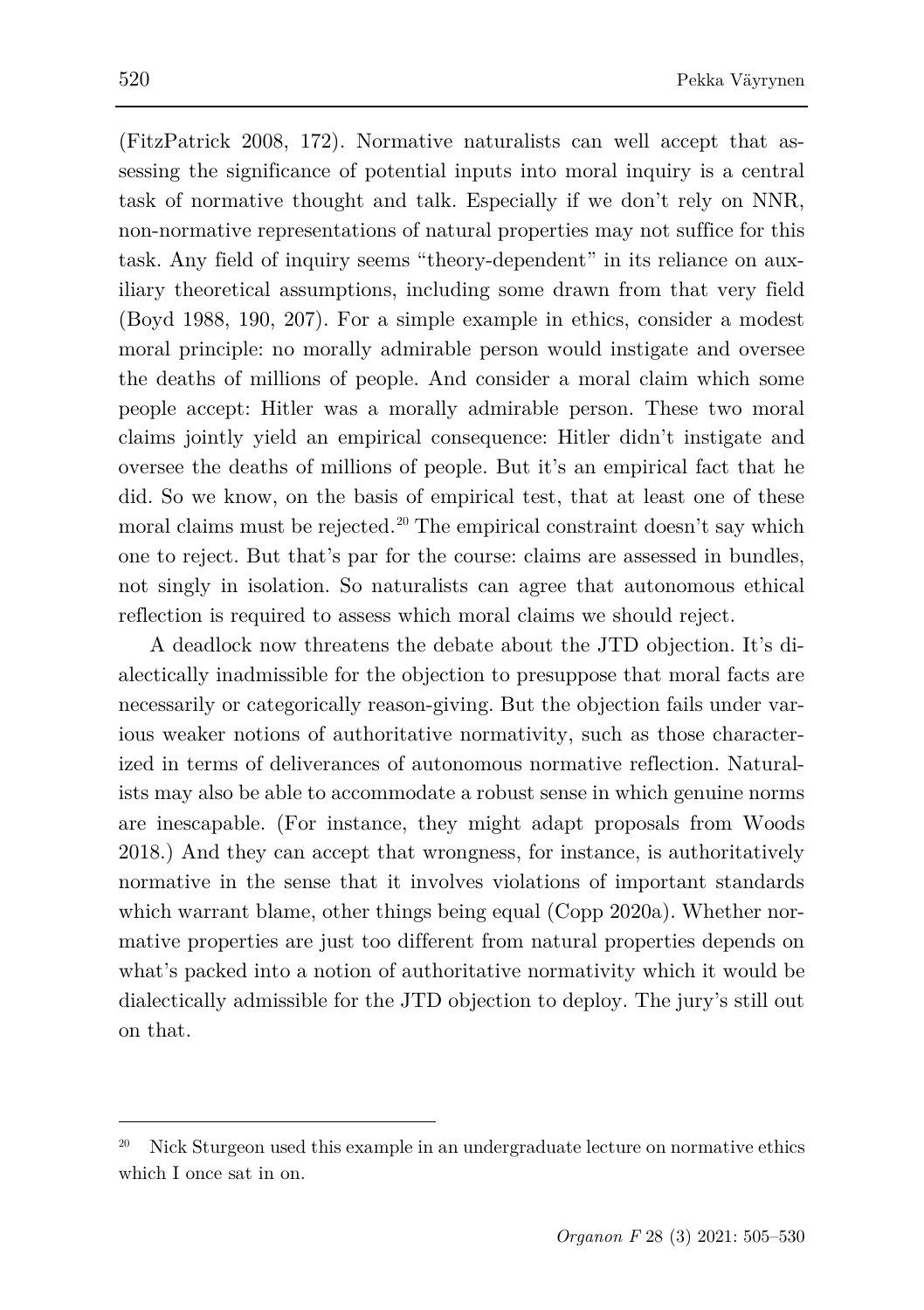I'll now offer a slightly sideways approach to the JTD objection. I'll sketch a kind of proof of concept that normative naturalism faces no distinctive trouble making sense of thought and talk involving authoritative normativity. I'll do this by showing how naturalists can make sense of a certain type of authoritatively normative concept if they so desire. Whatever trouble naturalism may face will be of a sort faced by other metaethical views as well. While I hope that the concept I'll focus on is representative, I won't be able to show that the strategy generalizes to further notions of authoritative normativity that I haven't discussed. [21](#page-16-0)

This strategy speaks to the JTD objection even though the objection is normally framed in terms of normative facts and properties rather than terms or concepts. As noted in §2, there's a dispute about whether being normative is primarily a feature of terms and concepts, or of the facts and properties they express. On the one hand, if normative properties are normative because of some features of the terms or concepts that ascribe them, then making naturalist sense of authoritative normativity is primarily a task of making naturalist sense of thought and talk involving authoritative normativity. If normative properties instead are normative because of some features of non-representational reality, we would still expect our thought and talk about such properties somehow to reflect whatever connection to decision and action marks a fact or property as authoritatively normative. Either way, if naturalists can make sense of thought and talk involving authoritative normativity, then nothing in its nature shows that the properties ascribed by such thought and talk are just too different from (other)

<span id="page-16-0"></span><sup>&</sup>lt;sup>21</sup> Another limitation is that I set aside first-order questions about which standards or facts are authoritatively normative. For one such first-order account, see (Rowland forthcoming). That account seems compatible with normative naturalism. A broader question here is whether it's better to think of authoritatively normative oughts (if there are any) as exemplifying a distinct ought-concept (or concepts) or as combining an exemplification of some independently possessable ought-concept (MORAL OUGHT, or the like) with a higher-order property of being authoritatively normative in some sense (for this distinction, see (Howard and Laskowski ms)). I hope my discussion to be modifiable to fit either model.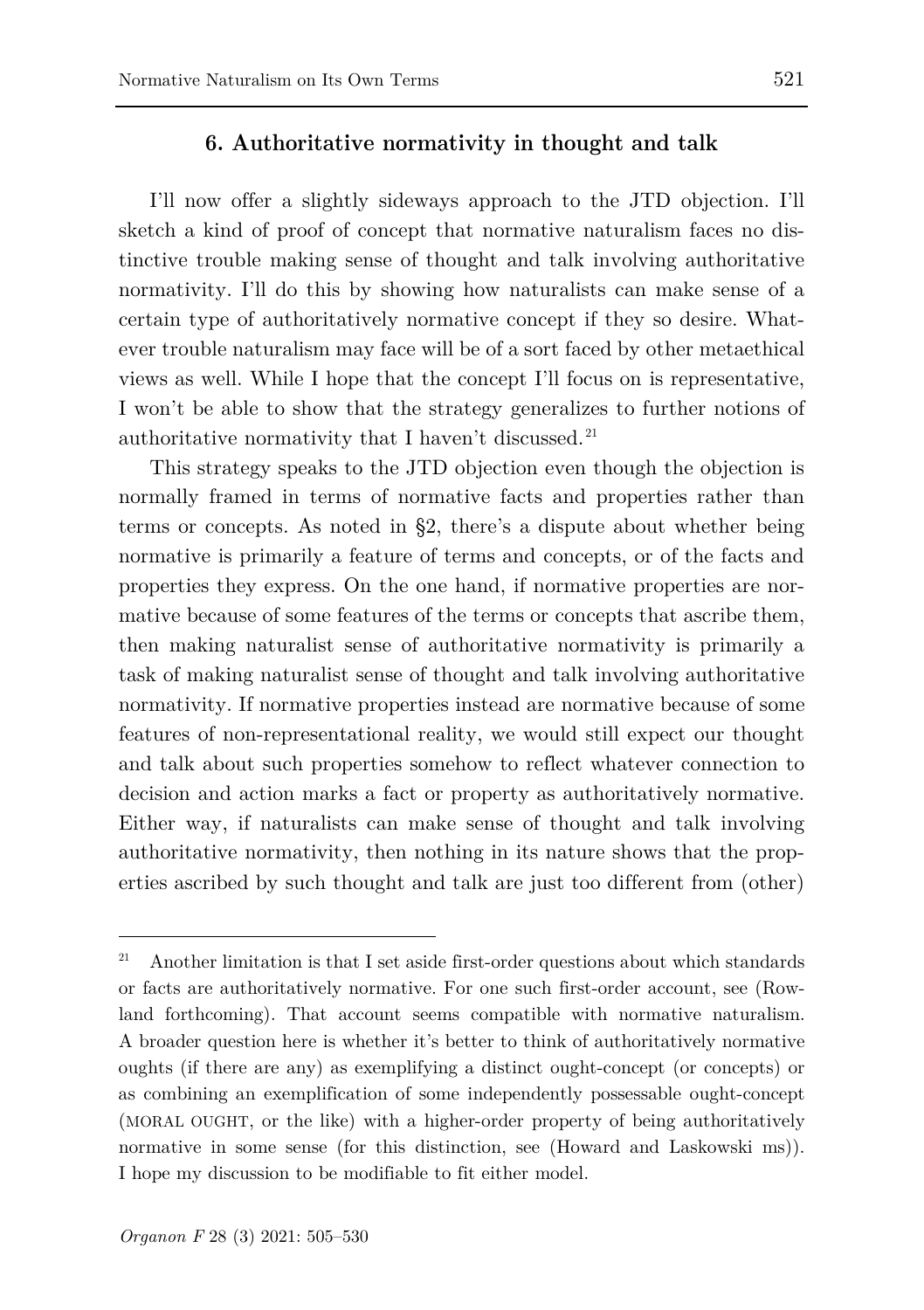natural properties to be natural properties themselves. This should also enable naturalists to explain why such thought and talk might be not only indispensable for thinking about authoritatively normative facts, but also important. The strategy is available to both one-term and two-term naturalists. (The latter would need to show that normative concepts are indispensable for, for example, deliberation or normative knowledge even though everything that can be said in normative terms about what the world is like can also in principle be said in wholly non-normative terms.[22\)](#page-17-0) But it comes with one less headache to normative naturalists who aren't committed to NNR: making naturalist sense of thought and talk involving authoritative normativity doesn't require showing that the properties it ascribes can in principle be also ascribed in wholly non-normative terms.

I'll explain the strategy I have in mind in terms of an authoritatively normative concept individuated by its distinctive role in the deliberative activity of non-arbitrary selection. This is the concept Tristram McPherson labels PRACTICAL OUGHT: a normative concept which has distinctive authority because it's "the concept of a norm which is *the norm to appeal to* in the context of non-arbitrary selection" (McPherson 2018, 267; cf. McPherson  $2020$ .<sup>[23](#page-17-1)</sup> When morality requires one thing but prudence requires something else, a resolution of their relative importance had better be nonarbitrary, and a norm that provides such a solution would seem to lord over the norms whose conflict it resolves. This might be the concept that some call the concept of ought *simpliciter*. [24](#page-17-2) It looks like a dialectically admissible tool for assessing whether normative naturalism can make sense of how authoritative normativity figures in our normative thought and talk.

Normative naturalism has no distinctive trouble making sense of how this sort of authoritative normativity figures in language. The talk you

<span id="page-17-0"></span> $22$  This is the standard two-term naturalist strategy. Its most common form is to say that normative concepts are distinguished by a kind of conceptual role which non-normative concepts are of a wrong kind to serve.

<span id="page-17-1"></span>I use small caps to denote concepts. To be clear, my discussion here concerns the concept McPherson (2018) dubs PRACTICAL OUGHT, not his particular analysis of it.

<span id="page-17-2"></span><sup>24</sup> Some philosophers are skeptical of ought *simpliciter* (Baker 2018; Copp 2020b; Howard and Laskowski ms). If they're right, normative naturalism faces no challenge from authoritative normativity in this sense.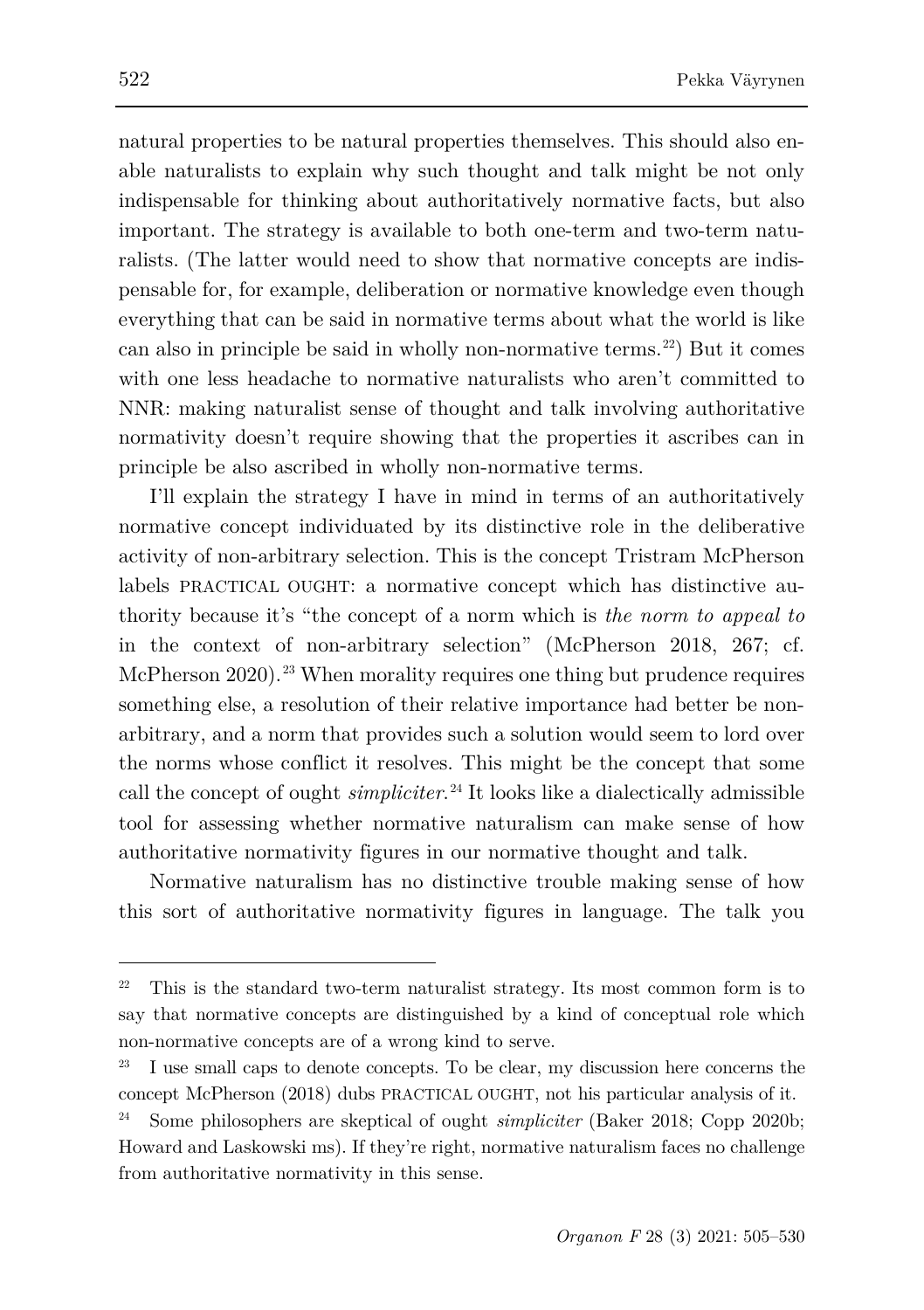sometimes see of "the special nature of normative words" is misleading. There are no normative words (not in English anyway) in the strong sense of words that are conventionally associated with, specifically, authoritative normativity. Rather, there are words that can be used normatively, in various senses of 'normative'. Which sort of claim a given assertive utterance of a word like 'ought', 'wrong', or 'good' expresses depends on the context of utterance, in a potentially complex sort of way.[25](#page-18-0) In some contexts 'ought' expresses PRACTICAL OUGHT. But in many contexts it expresses forms of non-authoritative normativity that are (as we saw above) widely agreed to be naturalistically acceptable. The latter entails that the context-invariant features of what 'ought' means are compatible with normative naturalism. Nor does normative naturalism conflict with features specific to contexts in which 'ought' expresses PRACTICAL OUGHT, such as the notion of "the norm

to appeal to" or the notion of non-arbitrary selection.

Getting the relevant ought into thought is slightly more fraught. One option is that authoritative normativity figures in ways of thinking about normative properties which don't amount to distinct concepts or modes of presentation for them but instead play some indispensable non-referential function.<sup>[26](#page-18-1)</sup> I'll instead explain how naturalists have no distinctive trouble making sense of a distinct concept like PRACTICAL OUGHT. Here's the key point: any concept like PRACTICAL OUGHT must involve an ordering of the items that are relevantly live options in the given context. The ought-structure is in general such that what you ought to do is one among the top options on the contextually relevant ordering of the relevantly live options. That's what falls out of the standard sort of descriptive semantics for 'ought' in deontic contexts, broadly in the vein of Kratzer (1991). There's no reason to think that PRACTICAL OUGHT is an exception. 'Ought' can be used to express it. More importantly, if PRACTICAL OUGHT didn't involve an ordering, it couldn't play its role in non-arbitrary selection when requirements of

<span id="page-18-0"></span><sup>25</sup> In not saying more about this, I'm skipping many complex issues regarding the semantics and metasemantics of these terms and their context-sensitivity. In other work I argue that the practical role of words like 'ought' isn't a feature of their descriptive semantics or metasemantics (Väyrynen forthcoming).

<span id="page-18-1"></span><sup>&</sup>lt;sup>26</sup> For such accounts, see (Copp 2018; 2020a) and (Laskowski 2019). For some objections, see (Bedke 2021).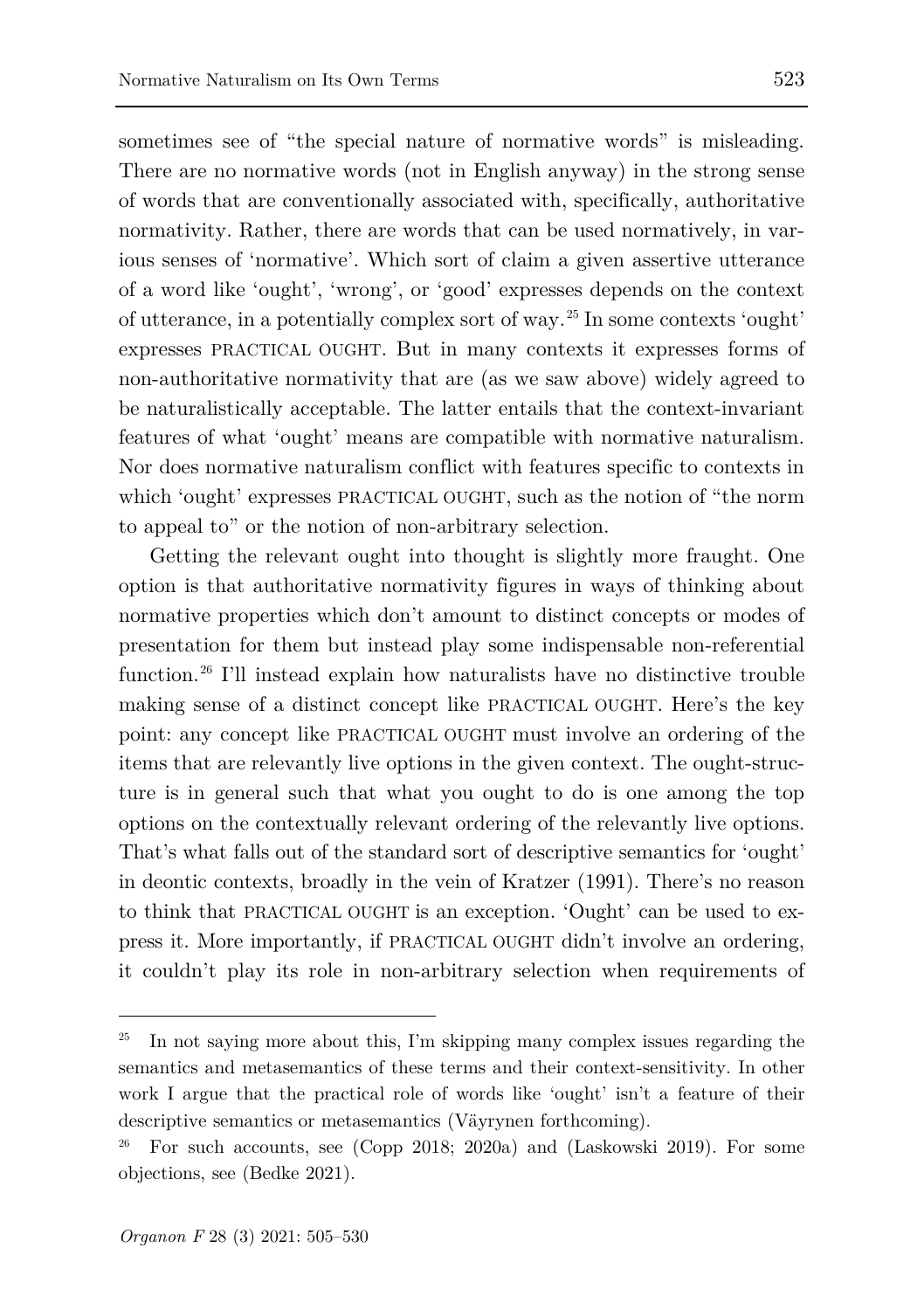morality conflict with the law, when promoting the interests of one's beloved conflict with fairness, and so on. So a non-defective application of PRACTICAL OUGHT commits the thinker to there being a certain kind of ordering which somehow gets uniquely selected by the concept or its application in a context. (Uniqueness is required if that ordering is to be *the* norm to appeal to in non-arbitrary selection. In what follows, I'll simplify presentation by assuming that uniqueness is baked into non-arbitrariness.)

What ordering is this? Ought-concepts are individuated in part (though perhaps not wholly) by the orderings they involve. MORAL OUGHT and PRU-DENTIAL OUGHT are different concepts if (though perhaps not only if) they rank options by different criteria. Structurally speaking PRACTICAL OUGHT looks no different; it's individuated in part in relation to an ordering (whichever it is) that provides a basis for successful non-arbitrary selection among the relevantly live options in the context. Content-wise, PRACTICAL OUGHT doesn't encode a specific ordering or its source. But MORAL OUGHT doesn't do so either; it's a substantive question what the correct moral standards are. So it's hardly distinctive of PRACTICAL OUGHT that specifying how the relevantly live options rank will require substantive normative inquiry and is subject to dispute and disagreement. Ought-structure in general and PRACTICAL OUGHT in particular may also do little to restrict what considerations may coherently be treated as relevant to what one practically ought to do. This concept's contribution to the content of thoughts that token it may accordingly be informatively fairly thin—something like a condition characterizable as *ranking highly on an ordering, whichever it is, which provides a basis for successful non-arbitrary selection among the relevantly live options*.

These are wholly general points about PRACTICAL OUGHT. As broadly structural points, they're largely neutral between a wide range of metaethical views, realist and antirealist alike. This should already lead us to expect that normative naturalism should have no distinctive trouble accounting for PRACTICAL OUGHT thoughts. But to check this, let's look at issues where different metaethical views might differ, ontology aside. There are issues in the philosophy of mind, such as what kind of mental state someone's in when they judge that they practically ought to do something. And there are issues in the metasemantics of normative concepts, such as in virtue of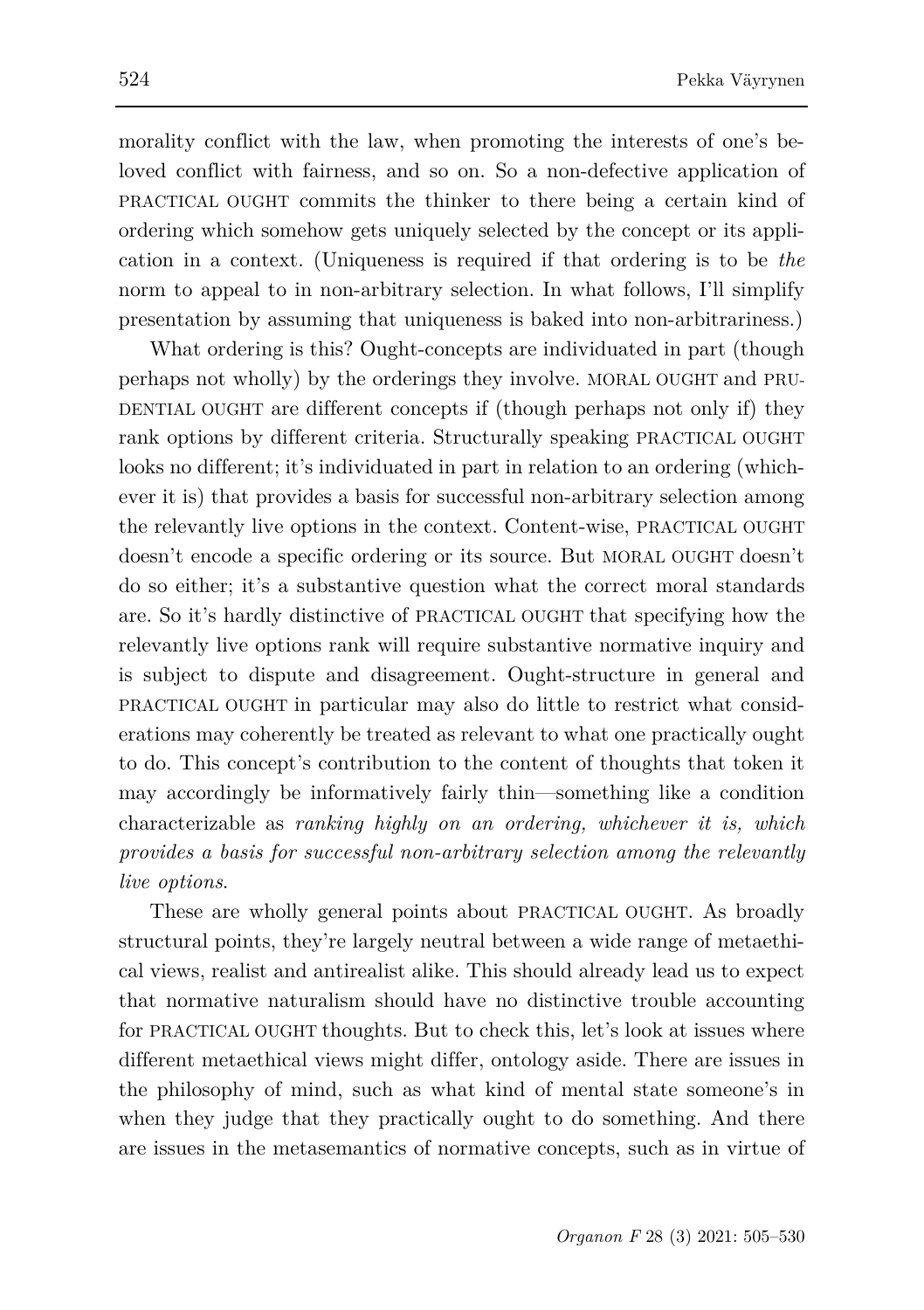what factors PRACTICAL OUGHT comes to pick out the property of ranking highly among a set of live options on the relevant kind of ordering.<sup>[27](#page-20-0)</sup>

As regards philosophy of mind, most naturalists would characterize the judgment that I practically ought to  $\varphi$  as a belief that  $\varphi$ -ing ranks highly on the relevant kind of ordering. It isn't clear why there should be any deep puzzle as to how such a belief could serve the deliberative role of PRACTICAL OUGHT. [28](#page-20-1) If I believe that I practically ought to do something, I'm committed to thinking that a certain resolution to my practical situation is correct. That's just built into the ordering which induces that resolution. It's a further question whether I'm genuinely committed let alone motivated to act that way. Just as sharing a normative concept may not require a lot of uniformity in inputs to its application, it may not require a lot of uniformity in the practical upshots of its application (cf. Merli 2009).

As regards metasemantics, normative naturalists of course have work to do in explaining the reference of concepts like PRACTICAL OUGHT. If PRAC-TICAL OUGHT stands for ranking highly on a certain kind of ordering, there are questions about whether that property is natural and how PRACTICAL OUGHT comes to pick it out. Is its reference fixed by how its use is causally regulated, or its conceptual role, or the functions of the representational systems that use the concept, or some combination of these or other factors? How does the relevant mechanism fit with what makes a property natural, whether that be playing a causal role, being empirical, or something else? (This matters especially to one-term naturalists who need normative properties to meet the conditions for naturalness in their own right.) But these questions aren't special to PRACTICAL OUGHT. Whether and how normative concepts get to pick out natural properties just is the general metasemantic question for naturalism, just as whether and how they get to pick out nonnatural properties is the general metasemantic question for non-naturalism, and likewise for other views in normative metaphysics.

It's not clear why normative naturalists should be in any worse position than others in accounting specifically for PRACTICAL OUGHT thoughts. One

<span id="page-20-0"></span><sup>&</sup>lt;sup>27</sup> Or, perhaps, a property meeting a condition so characterized. I won't distinguish these below for simplicity.

<span id="page-20-1"></span><sup>28</sup> Thus, I don't see why McPherson (2020, 1344-45) thinks there's a deep puzzle here for normative realists.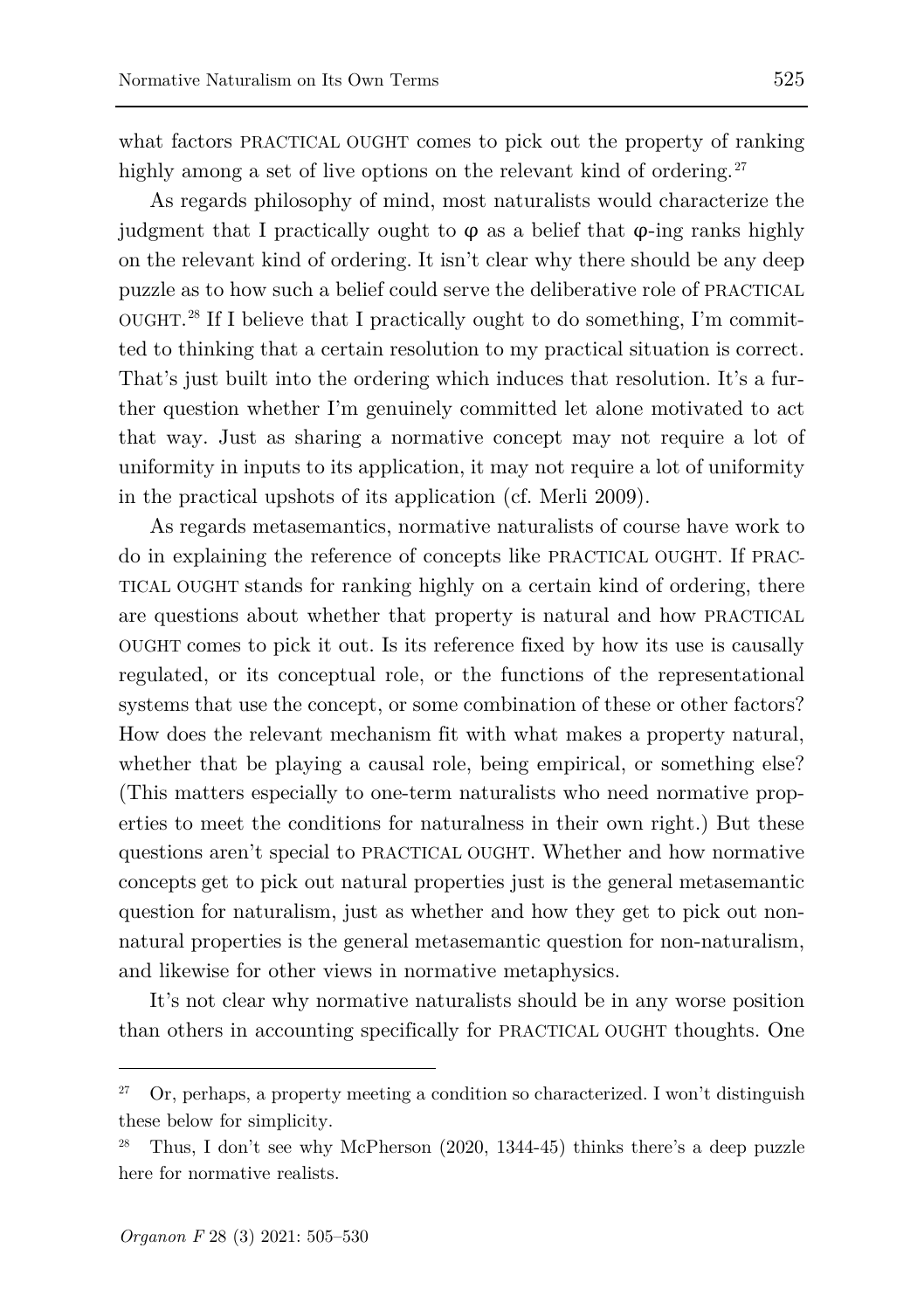consideration here is that this concept doesn't commit us to categorical reasons. The claim that successful non-arbitrary selection necessarily provides normative reasons for action is a substantive claim not built into the content of PRACTICAL OUGHT. Another consideration is that normative naturalism looks no worse off in ensuring that PRACTICAL OUGHT has an acceptably determinate representational content.[29](#page-21-0) For this concept to have a non-empty extension on *any* view, there must be an ordering which provides a basis for successful non-arbitrary selection among the relevantly live options in the context. Some vagueness aside, this should ensure sufficient determinacy in representational content. At minimum, it is not clear why failure of uniqueness should turn on whether this relation is a natural relation. That the content of the ordering is subject to ignorance, uncertainty, and disagreement also doesn't mean that PRACTICAL OUGHT thoughts lack acceptably determinate content. Finally, if PRACTICAL OUGHT stands for ranking highly on a certain kind of ordering, normative naturalists needn't worry about whether it can be represented in wholly non-normative terms unless they accept NNR. They can also agree that determining which properties normative concepts refer to may require first-order normative as-sumptions.<sup>[30](#page-21-1)</sup> There may be no normatively neutral way to determine whether GOOD refers to *goodness* even if goodness is a natural property, and likewise for PRACTICAL OUGHT.

In saying that it's not clear why normative naturalists should be any worse off here, I really don't mean to be bloody-minded. It remains a live question whether there is a natural property or relation which satisfies a condition like *ranks highly on an ordering, whichever it is, which provides a basis for successful non-arbitrary selection among the relevantly live options in the given deliberative context*, and does so in such a way that

<span id="page-21-0"></span><sup>&</sup>lt;sup>29</sup> McPherson (2020, 1346-51) argues that ensuring representational determinacy is a serious challenge to normative realists. Here I can pick up on only one dimension of the challenge he poses. However, some of the dimensions I bracket strike me as less troublesome, since McPherson takes as his foil an overly simple sort of causal metasemantics (simpler, say, than the epistemically constrained account in (Boyd 1988)). But see (Schroeter and Schroeter 2013).

<span id="page-21-1"></span><sup>30</sup> I discuss this briefly in relation to Boyd's causal metasemantics in (Väyrynen 2019, 206-8).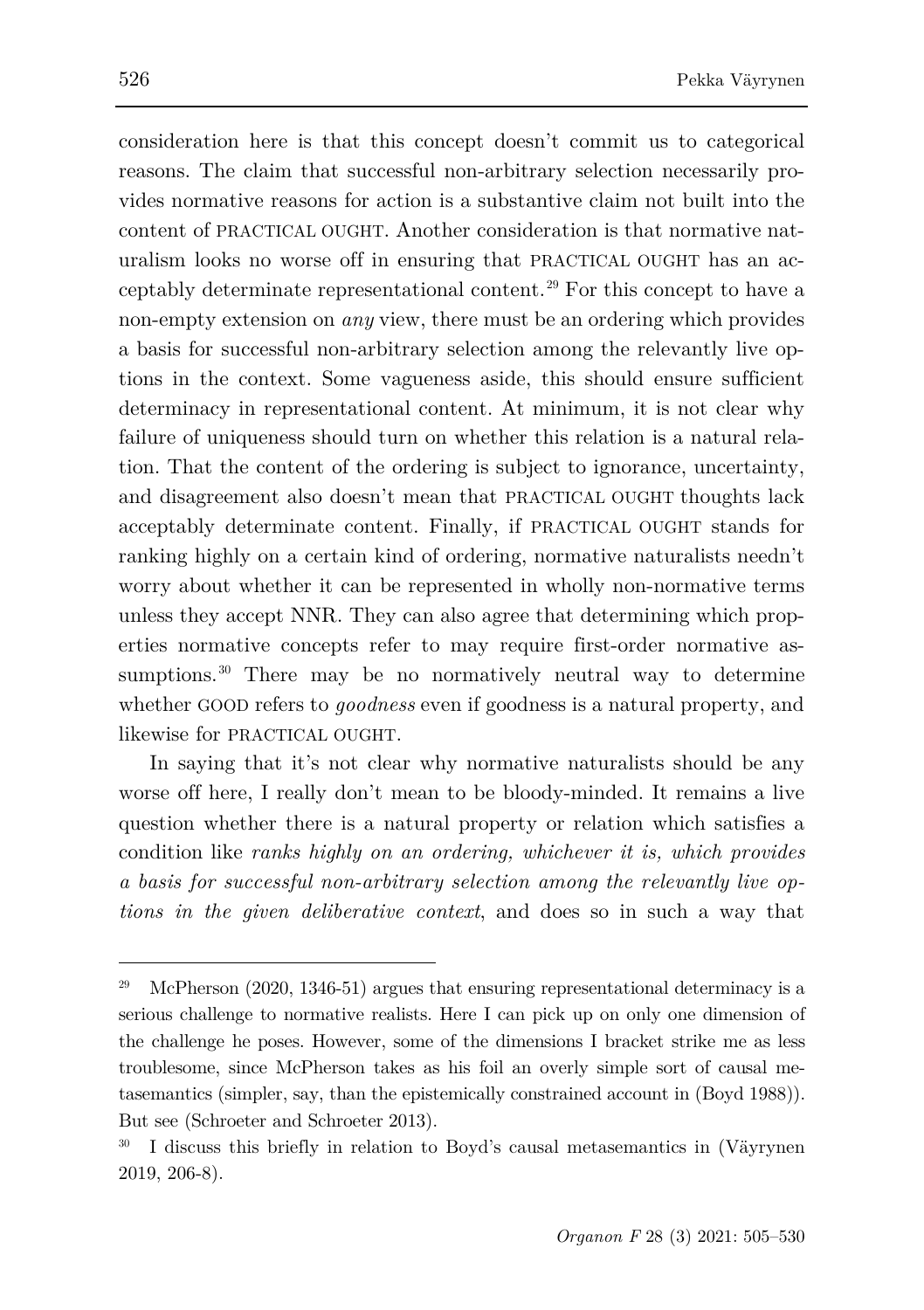PRACTICAL OUGHT can be said to stand for that property. My point here is that there's no good reason why this sort of authoritatively normative property should be just too different from (other) natural properties to itself be natural, given that normative naturalism has no distinctive trouble making sense of thoughts involving it. It remains to be seen whether this strategy generalizes to other relevant authoritatively normative concepts besides PRACTICAL OUGHT. But on this proof of concept, issues facing normative naturalism wouldn't be distinctive. They would be just the same general issues that face any metasemantics for normative thought and talk.

## **7. Conclusion**

My aim in this paper has been to contribute to debates about how normative properties might figure in our thought and talk if normative naturalism is true. First, I offered some improvements on Sturgeon's formulation of an assumption about representation of natural properties which I called Non-Normative Representability, and noted several objections to normative naturalism which presuppose NNR. Second, I offered some reasons, Sturgeon's and my own, why the truth of normative naturalism doesn't require NNR and why NNR is questionable enough for naturalists to have reason to keep their distance since they can. If that's right, the objections in question fall away. Third, I offered a slightly sideways approach to the "just too different" objection to normative naturalism. I first suggested that the objection loses some of its force if normative naturalism isn't committed to NNR and noted difficulties in specifying the notion of "genuine" or "authoritative" normativity which is the objection's primary concern. I then tried to make progress with a proof of concept that naturalists have no distinctive trouble making sense of thought and talk involving the relevant kind of authoritative normativity. While the strategy is compatible with NNR, its execution will prompt fewer headaches if normative naturalists don't count NNR among their commitments. I leave it for future work to assess how well the strategy I offer generalizes.<sup>[31](#page-22-0)</sup>

<span id="page-22-0"></span>I dedicate this paper to the memory of Nick Sturgeon, who was a member of my dissertation committee at Cornell University. I wrote it to highlight the significance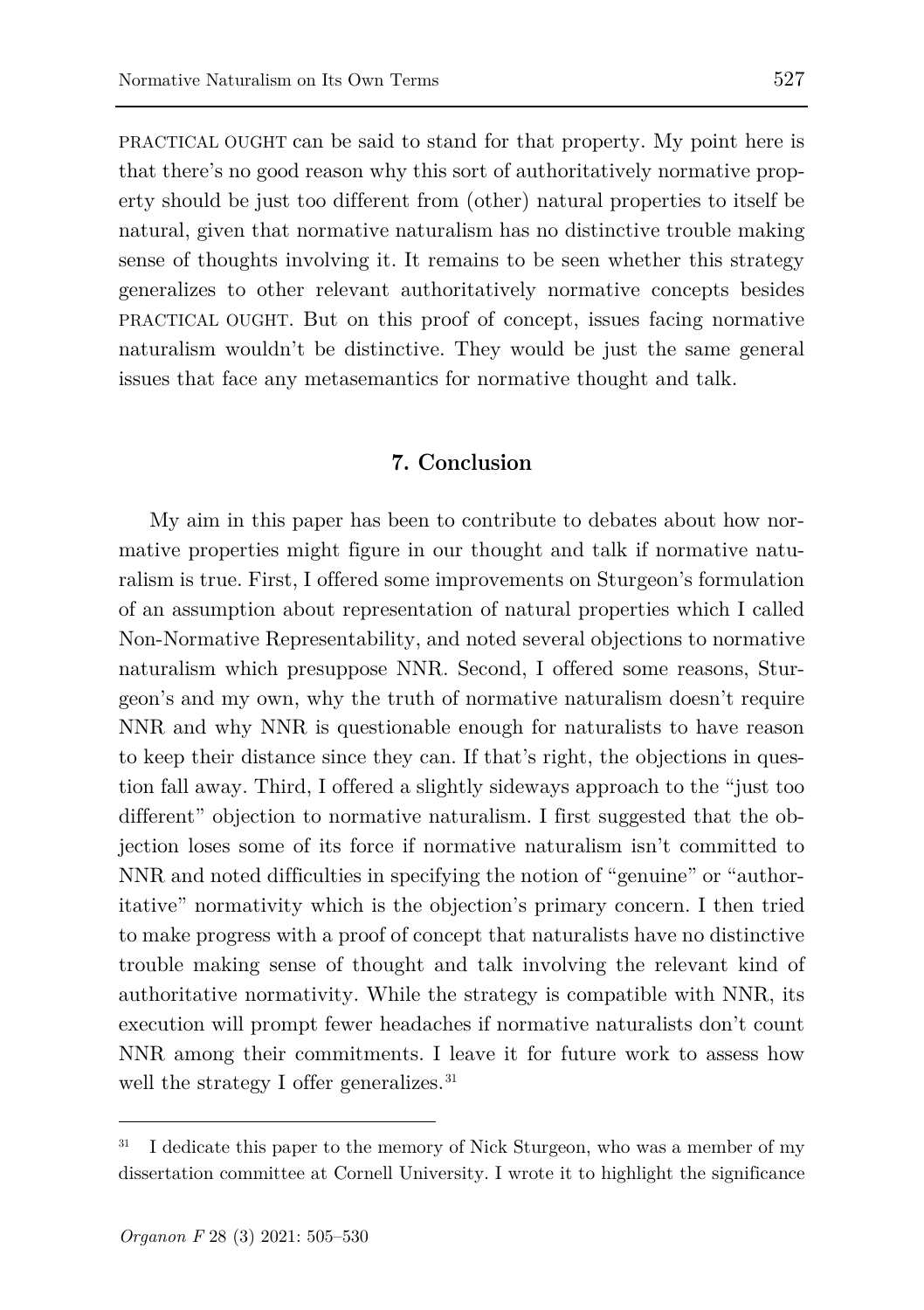#### **References**

- Baker, Derek. 2018. "Skepticism About Ought *Simpliciter*." *Oxford Studies in Metaethics* 13: 230-52. DOI:10.1093/oso/9780198823841.003.0011
- Bedke, Matthew S. 2021. "Naturalism and Normative Cognition." *Philosophical Studies* 178: 147–67.<https://doi.org/10.1007/s11098-020-01425-y>
- Bloomfield, Paul. 2001. *Moral Reality*. Oxford University Press.
- Boyd, Richard N. 1988. "How to Be a Moral Realist." In *Essays on Moral Realism*, edited by Geoffrey Sayre-McCord, 181–228. Cornell University Press.
- Brink, David O. 1984. "Moral Realism and the Sceptical Arguments from Disagreement and Queerness." *Australasian Journal of Philosophy* 62 (2): 111–25. <https://doi.org/10.1080/00048408412341311>
- Cline, Brendan. 2015. "Moral Explanations, Thick and Thin." *Journal of Ethics and Social Philosophy* 9 (2): 1–21. https://doi.org/10.26556/jesp.v9i2.89
- Copp, David. 1995. *Morality, Normativity, and Society*. Oxford University Press.
- Copp, David. 2003. "Why Naturalism?" *Ethical Theory and Moral Practice* 6*:* 179–200.<https://doi.org/10.1023/A:1024420725408>
- Copp, David. 2018. "Realist Expressivism and the Fundamental Role of Normative Belief." *Philosophical Studies* 175: 1333–56. [https://doi.org/10.1007/s11098-](https://doi.org/10.1007/s11098-017-0913-6) [017-0913-6](https://doi.org/10.1007/s11098-017-0913-6)
- Copp, David. 2020a. "Just Too Different: Normative Properties and Natural Properties." *Philosophical Studies* 177: 263–86. [https://doi.org/10.1007/s11098-018-](https://doi.org/10.1007/s11098-018-1189-1) [1189-1](https://doi.org/10.1007/s11098-018-1189-1)
- Copp, David. 2020b. "Normative Pluralism and Skepticism About 'ought *Simpliciter*'." In *The Routledge Handbook of Practical Reason*, edited by Ruth Chang and Kurt Sylvan, 416–37. Routledge.
- Dancy, Jonathan. 2006. "Nonnaturalism." In *The Oxford Handbook of Ethical Theory*, edited by David Copp, 122–45. Oxford University Press.
- Dowell, J. L., and David Sobel. 2017. "Advice for Non-Analytic Naturalists." In *Reading Parfit: On What Matters*, edited by Simon Kirchin,153–71. Routledge.
- Eklund, Matti. 2017. *Choosing Normative Concepts.* Oxford: Oxford University Press.
- Enoch, David. 2011. *Taking Morality Seriously*. Oxford: Oxford University Press.

of some of Nick's observations about the commitments of normative naturalism which its critics often neglect. I'm grateful to David Copp, Camil Golub, Jessica Isserow, Gerald Lang, Richard Rowland, a work-in-progress group at University of Leeds, the participants of the *Value in Language* workshop, and two anonymous reviewers for helpful comments on earlier drafts, and to Dan Zeman for inviting me to contribute.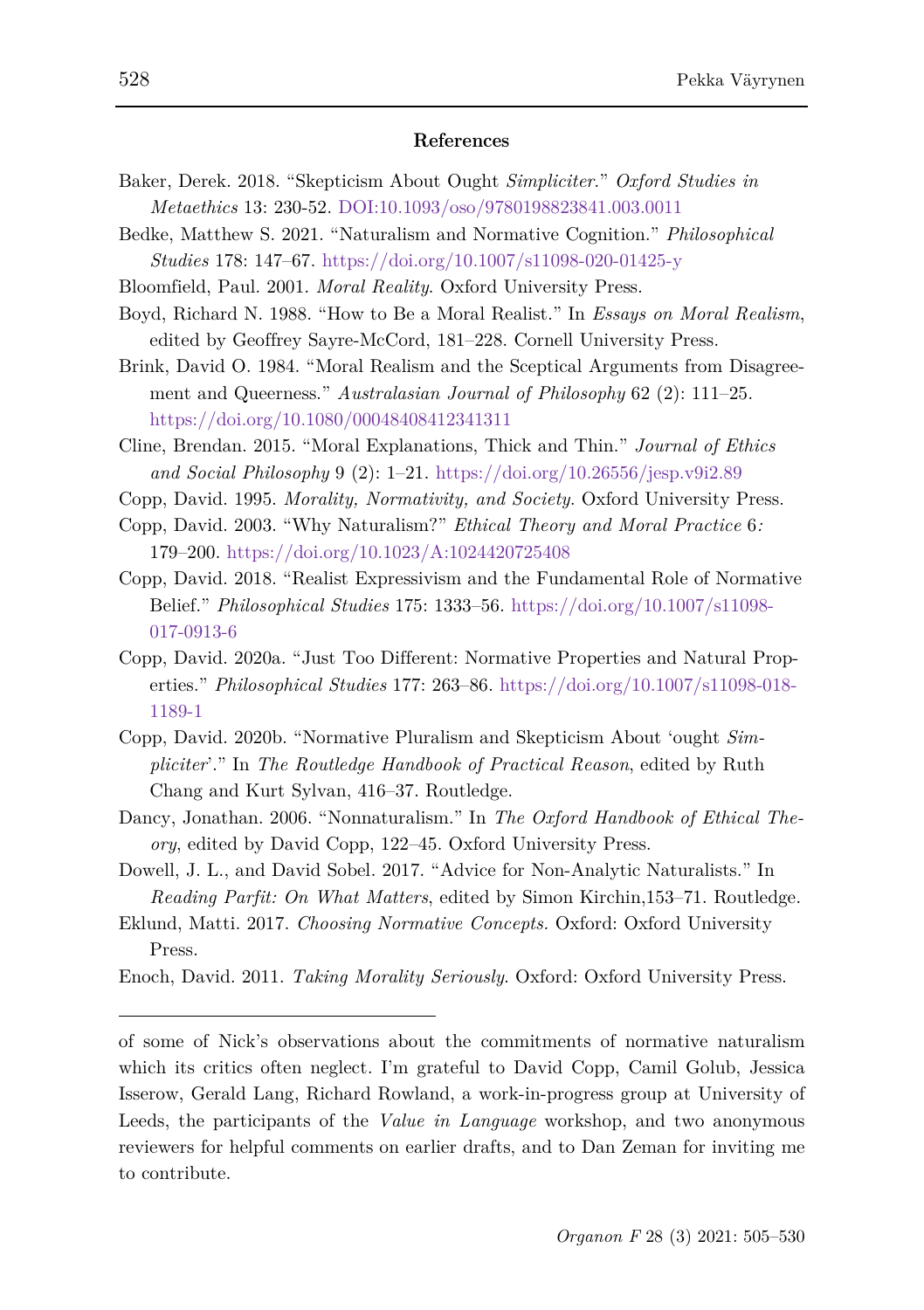- Finlay, Stephen. 2019. "Defining Normativity." *Dimensions of Normativity. New Essays on Metaethics and Jurisprudence,* edited by David Plunkett, Scott J. Shapiro, and Kevin Toh, 187–219. Oxford: Oxford University Press.
- FitzPatrick, William, J. 2008. "Robust Ethical Realism, Non-naturalism, and Normativity." *Oxford Studies in Metaethics* 3: 159–205.
- Gibbard, Allan. 2003. *Thinking How to Live*. Cambridge, MA: Harvard University Press.
- Harman, Gilbert. 1986. "Moral Explanations of Natural Facts: Can Moral Claims be Tested Against Moral Reality?" *The Southern Journal of Philosophy* 24 (S1: *Spindel Supplement: Moral realism*, edited by Norman Gillespie): 57–68. <https://doi.org/10.1111/j.2041-6962.1986.tb01596.x>
- Howard, Nathan, Nicholas Laskowski. ms. "No Gods, No Masters, No Authoritative Normativity." Unpublished manuscript.
- Isserow, Jessica. ms. "Naturalising Moral Naturalism." Unpublished manuscript.
- Jackson, Frank. 1998. *From Metaphysics to Ethics*. Oxford University Press.
- Kratzer, Angelika. 1991. "Modality." In *Semantics*, edited by Arnim von Stechow, and Dieter Wunderlich, 639–50. De Gruyter.
- Laskowski, Nicholas. 2019. "The Sense of Incredibility in Ethics." *Philosophical Studies* 176: 93–115.<https://doi.org/10.1007/s11098-017-1007-1>
- McPherson, Tristram. 2018. "Authoritatively Normative Concepts." *Oxford Studies in Metaethics* 13: 253–77. DOI:10.1093/oso/9780198823841.003.0012
- McPherson, Tristram. 2020. "Deliberative Authority and Representational Determinacy: A Challenge for the Normative Realist." *Ergo* 6 (45): 1331–58. <https://doi.org/10.3998/ergo.12405314.0006.045>
- Merli, David. 2009. "Possessing Moral Concepts." *Philosophia* 37: 535–56. <https://doi.org/10.1007/s11406-009-9180-x>
- Moore, G. E. 1903. *Principia Ethica.* Cambridge University Press.
- Nagel, Thomas. 1986. *The View from Nowhere*. Oxford University Press.
- Paakkunainen, Hille. 2017. "The "Just Too Different" Objection to Normative Naturalism." *Philosophy Compass* 13 (2): 1-13. <https://doi.org/10.1111/phc3.12473>
- Parfit, Derek. 2011. *On What Matters* (Vol. 2). Oxford University Press.
- Railton, Peter. 1986. "Moral Realism." *The Philosophical Review* 95 (2): 163–207. <https://doi.org/10.2307/2185589>
- Railton, Peter. 2018. "Naturalistic Realism in Metaethics." In *The Routledge Handbook of Metaethics*, edited by Tristram McPherson, and David Plunkett, 43–57. Routledge.
- Roberts, Debbie. 2013. "It's Evaluation, Only Thicker." In *Thick Concepts*, edited by Simon Kirchin, 78-96. Oxford University Press.
- Rosen, Gideon. 2018. "Metaphysical Relations in Metaethics." In *The Routledge Handbook of Metaethics*, edited by Tristram McPherson, and David Plunkett, 151–69. Routledge.